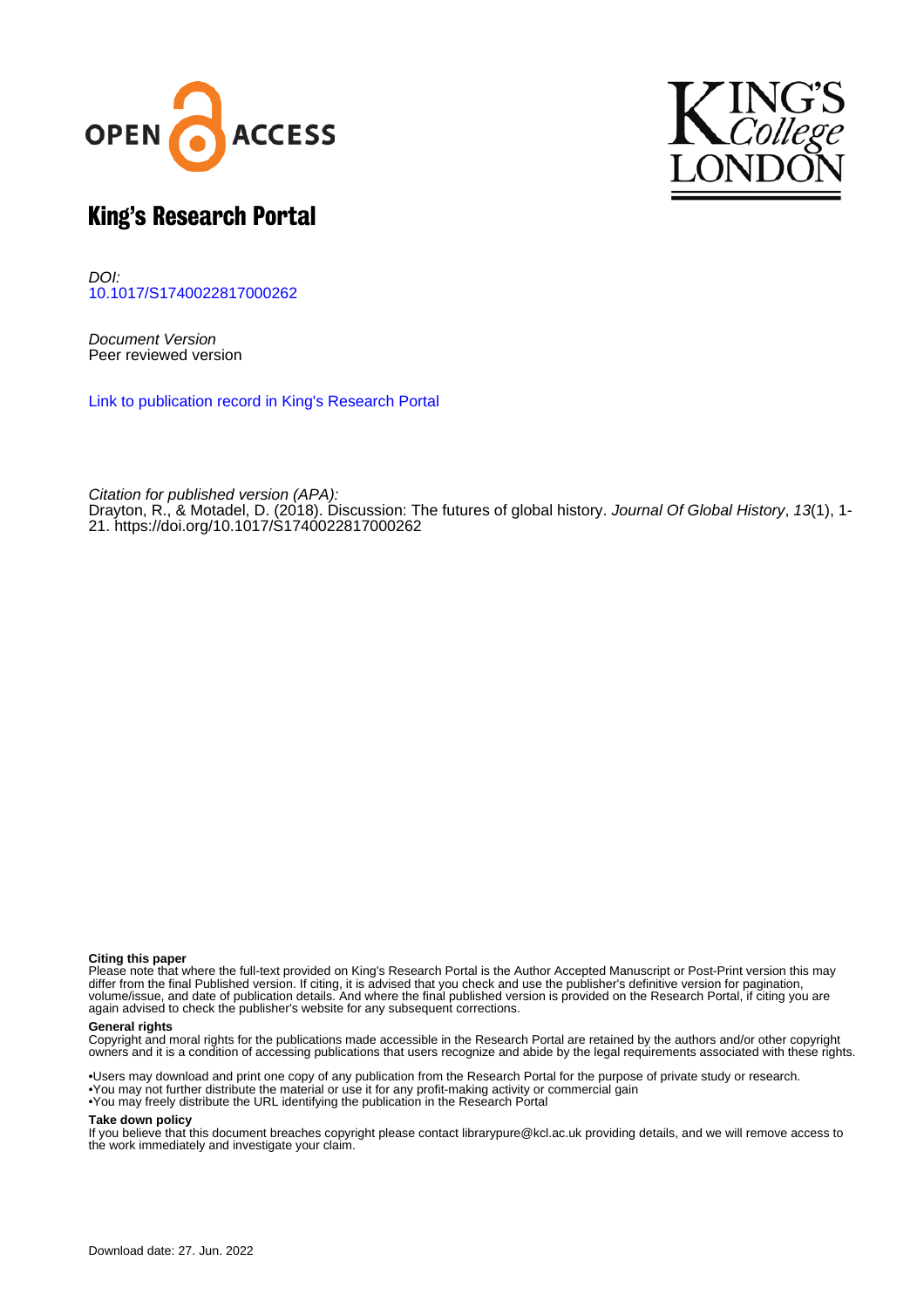# NB: This is the peer-reviewed authors' manuscript as accepted in November 2017 and as made public on KCL PURE in February 2018: the final published version will be different in small ways

### **The Futures of Global History**

Richard Drayton and David Motadel

'If you believe you are a citizen of the world, you are citizen of nowhere', declared Theresa May in autumn 2016 to the Tory party conference, questioning the patriotism of those who still dared to question Brexit. Within a month, 'Make America Great Again' triumphed in the polls in the United States. From Erdogan's Turkey, to Putin's Russia, to Modi's India, a current of anti-globalization nationalisms is in full flow.

The storm clouds are indeed dark. They seem even to cast their shadows on the world of historical scholarship, provoking the Princeton Latin American historian Jeremy Adelman to offer [a lament about the academic field of global history](https://aeon.co/essays/is-global-history-still-possible-or-has-it-had-its-moment)<sup>1</sup> For Adelman, it seems, the relevance of the field derived from 'globalization' and its recent Whiggish boosters, ergo: 'In our fevered present of Nation-X First, of resurgent ethno-nationalism, what's the point of recovering global pasts?'. Contained in his rebuke of global history, and of its rootless cosmopolitan practitioners, is the idea that it sought to 'eclipse' national frames of enquiry. It was not the first time that such a jeremiad about global history had issued from the sages of Princeton's Dickinson Hall. In late 2013, David Bell, the distinguished historian of France, had [shrugged in a notorious](https://newrepublic.com/article/114709/world-connecting-reviewed-historians-overuse-network-metaphor) *[New Republic](https://newrepublic.com/article/114709/world-connecting-reviewed-historians-overuse-network-metaphor)* [book review,](https://newrepublic.com/article/114709/world-connecting-reviewed-historians-overuse-network-metaphor) that 'perhaps the "global turn," for all of its insights and instruction, has hit a point of diminishing returns'.<sup>2</sup> 'Perhaps it is time', Bell mused, 'to turn back' to the 'small spaces'.

1

2

Jeremy Adelman, 'What is global history now', *Aeon*, 2 March 2017.

David Bell, 'This is what happens when historians overuse the idea of the network', *The New Republic*, 26 October 2013.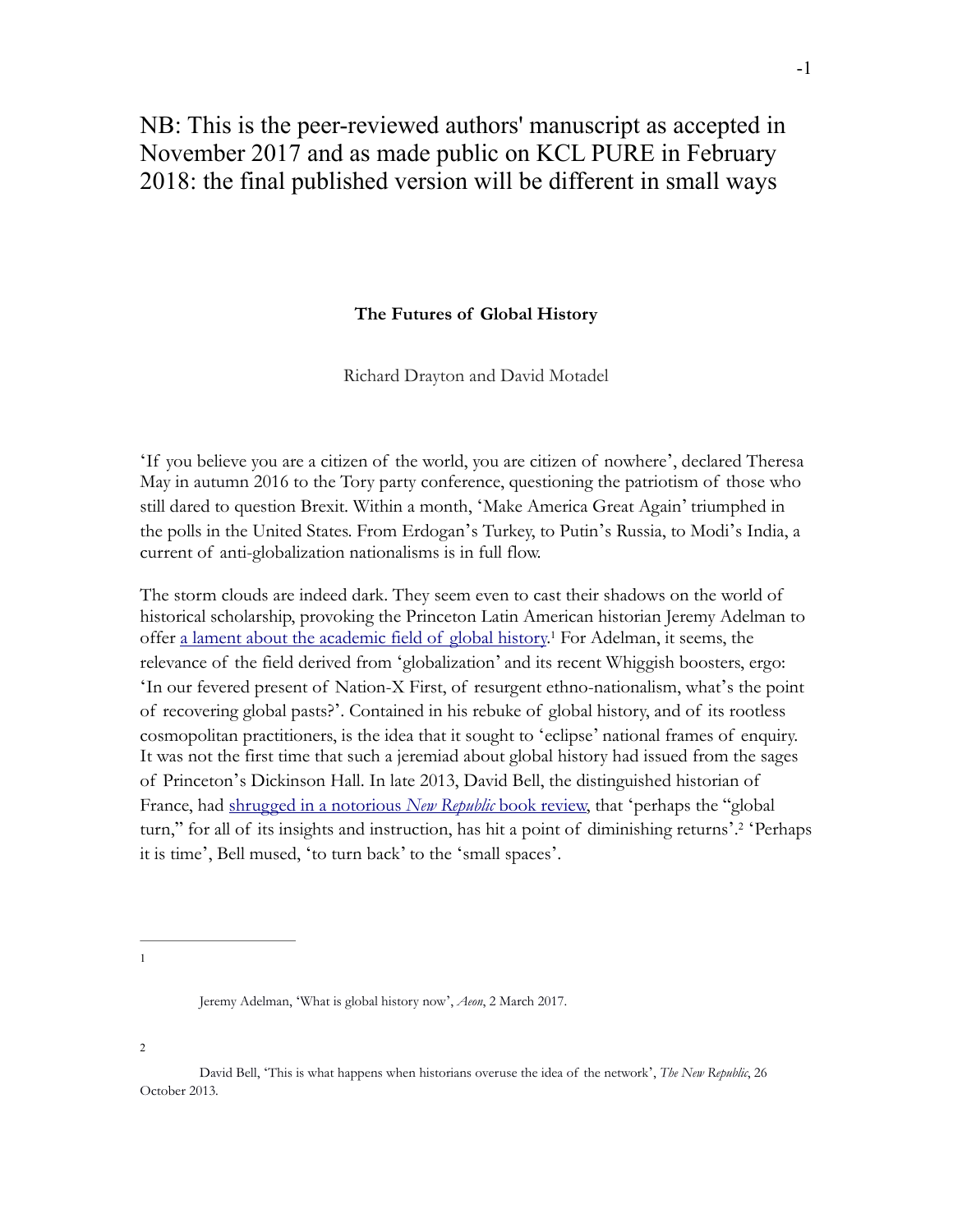Adelman and Bell do put their fingers on many serious problems, and their swashbuckling essays provide a helpful basis for a reflection on the state of global history. But the claim that 'resurgent ethno-nationalism' in some way challenges the premises of global history is odd. For, as we shall examine in more detail later, global historians have long noted that forms of ethno-national resistance to globalization were themselves responses to new kinds of global connections. All the fundamentalist upheavals and jihads of the last hundred years to give one obvious example, arose in response to increasing connection.<sup>3</sup> Modern nationalisms, across the nineteenth and twentieth centuries, both inside and outside of Europe, in any event, were incubated within transnational and transimperial connections.<sup>4</sup> It is not even a new story. The mercantilisms of early modern European states, and the subsequent fabrications of Louis XIV and Whig England, for example, responded to the new acceleration of European and global trade propelled by the silver of Potosí and the gold of the Caribbean and Africa.<sup>5</sup> Anti-globalization is itself a phenomenon of globalization, and usually seeks to reconstitute the nation's place in the world rather than to retreat into a disconnected autarky. Trump's 'America first' and its international analogues

#### 4

Rebecca Karl, *Staging the world: Chinese nationalism at the turn of the twentieth century*, Durham, NC: Duke University Press, 2002; James Belich, *Replenishing the Earth: The settler revolution and the rise of the Anglo-World, 1783-1939*, Oxford: Oxford University Press, 2009; and Sebastian Conrad, *Globalisation and the nation in Imperial Germany*, Cambridge: Cambridge University Press, 2010, provide fascinating case studies of the emergence of national consciousness (and nationalism) as the result of global connections. Similarly, scholars have emphasised the importance of transnational and transimperial connections in the history of anti-imperial nationalism, see, for example, Jonathan Schneer, 'Anti-imperial London: The pan-African conference of 1900', in Felix Driver, ed., *Imperial cities: Landscape, display and identity*, Manchester: Manchester University Press, 1999, pp. 254-267; Benedict Anderson, *Under three flags: Anarchism and the anti-colonial imagination*, London: Verso, 2005; Erez Manela, *The Wilsonian moment: self-determination and the international origins of anticolonial nationalism*, Oxford: Oxford University Press, 2007; Sugata Bose, *A hundred horizons: The Indian ocean in the age of global empire*, Cambridge: Cambridge University Press, 2009; Leslie James, *George Padmore and decolonization from below*, London: Palgrave, 2015; and Michael Goebel, *Anti-colonial metropolis: Interwar Paris and the seeds of Third World nationalism*, Cambridge: Cambridge University Press, 2015. Matthias Middell and Katja Naumann, 'Global history and the spatial turn: From the impact of area studies to the study of critical junctures of globalization', *Journal of Global History*, 5, 1, 2010, pp. 149-170 discuss the phenomenon in more general terms.

Richard Drayton, 'Of empire and political economy', in Sophus Reinert and Pernille Røge, eds., *The political* <sup>5</sup> *economy of empire in the early modern world*, London: Palgrave, 2008*,* pp. vii-xi; Pierre Vilar, *A history of gold and money, 1450-1920*, New York: Verso, 1991; and Marjorie Grice-Hutchinson, *Early economic thought in Spain, 1177-1740*, London: Allen and Unwin, 1978.

<sup>3</sup>

Nikki R. Keddie, 'The Revolt of Islam, 1700 to 1993: Comparative Considerations and Relations to Imperialism', *Comparative Studies in Society and History* 36, 3, 1994, pp. 463-487; and, more detailed, the contributions in David Motadel, ed., *Islam and the European Empires*, Oxford: Oxford University Press, 2014. For a brilliant more general account of this dialectic, see Cemil Aydin, *The Politics of anti-Westernism in Asia: visions of world order in pan-Islamic and pan-Asian thought*, New York: Columbia University Press, 2007.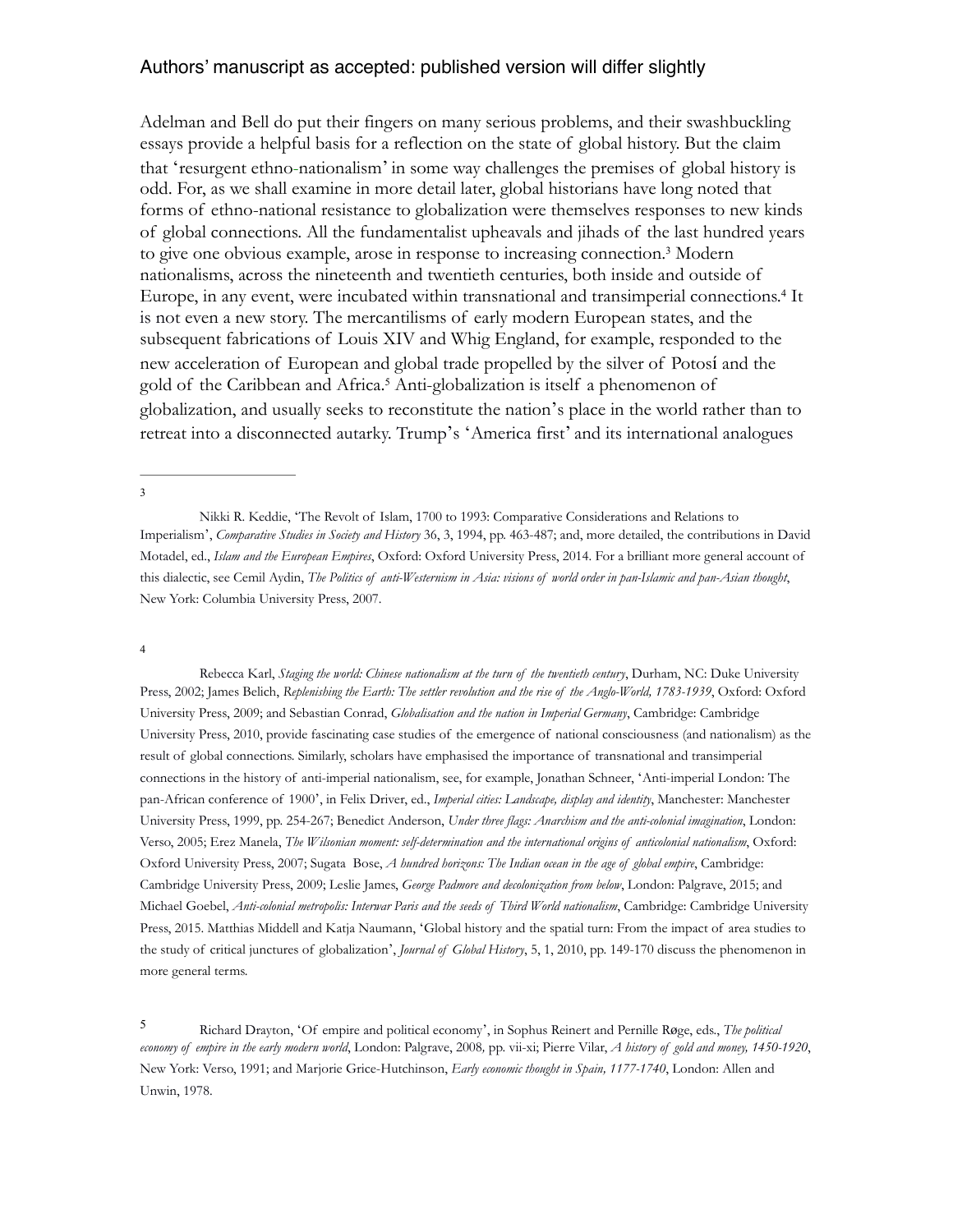are only the most recent incarnations of this reactionary dialectics.

Even stranger is the idea, not confined to Adelman and Bell, that global history implies a rejection of the smaller scales of historical experience, in particular the nation. It is not merely that global historians are often keenly anchored in national history, or that much innovative recent work has operated at the level of micro-history, following the experience of the global in particular small places or through clusters of individuals. More crucially, national history from its origins has been in dialogue with however people have understood the cosmopolitan. We might usefully rediscover how history at the scales of the local, 'national', regional, and global has been entangled from the very origins of human study of the past. Such an enquiry might help us to better understand, beyond the vanities of polemic, where we are now and what might be the futures of global history.

### **The Pasts of Global (and National) History**

Global history is an approach to the past which has two key modes. On the one hand, the comparative approach seeks to understand events in one place through examining their similarities with and differences how things happened somewhere else.<sup>6</sup> This is opposed to, or combined with, the connective approach, which elucidates how history is made through the interactions of geographically (or temporally) separate historical communities.<sup>7</sup> Both of these are very old, although the connected and egalitarian terms on which the world's histories met by the late Twentieth century gave them radically new meanings.

<sup>&</sup>lt;sup>6</sup> Patrick O'Brien, 'Historiographical traditions and modern imperatives for the restoration of global history', *Journal of Global History*, 1, 1, 2006, pp. 3-39, provides a discussion of the problem of global history that leans heavily towards the comparative. For perhaps the most ambitious major recent work in comparative history, see Victor Lieberman, *Strange Parallels*, vol. 1 *(Integration on the Mainland: Southeast Asia in Global Context, c. 800-1830*) and vol. 2 (*Mainland mirrors: Europe, Japan, China, South Asia, and the Islands: Southeast Asia in global context, c. 800-1830*), Cambridge: Cambridge University Press, 2003 and 2010. For one transit from comparative to global history, see Valéria Guimarães, 'Da história comparada à história global: imprensa transnacional e o exemplo do le Messager de São Paulo', *Revista Instituto Histórico e Geográfico Brasileiro*, 466, 2015, pp. 87-120.

Sanjay Subrahmanyam, 'Connected histories: Notes towards a reconfiguration of early modern Eurasia', *Modern* <sup>7</sup> *Asian Studies*, 31, 3, 1997, pp. 735-762; Serge Gruzinski, 'Les mondes mêlés de la monarchie catholique et autres connected histories', *Annales: Histoire, Sciences Sociales*, 56, 1, 2001, pp. 85-117. Caroline Douki and Philippe Minard, 'Histoire globale, histoires connectées: Un changement d'échelle historiographique?', *Revue d'histoire moderne et contemporaine*, 54-4bis, 5, 2007, pp. 7-21; Michael Werner und Bénédicte Zimmermann, 'Vergleich, Transfer, Verflechtung: Der Ansatz der Histoire croisée und die Herausforderung des Transnationalen', *Geschichte und Gesellschaft*, 28, 4, 2002, pp. 607-636; and idem, 'Beyond comparison: Histoire croisée and the challenge of reflexivity', *History and Theory,* 45, 1, 2006, pp. 30-50. Or see, as an example, one classic connective work of global history written from the perspective of Latin America, Jeremy Adelman, *Sovereignty and revolution in the Iberian Atlantic*, Princeton: Princeton University Press, 2006.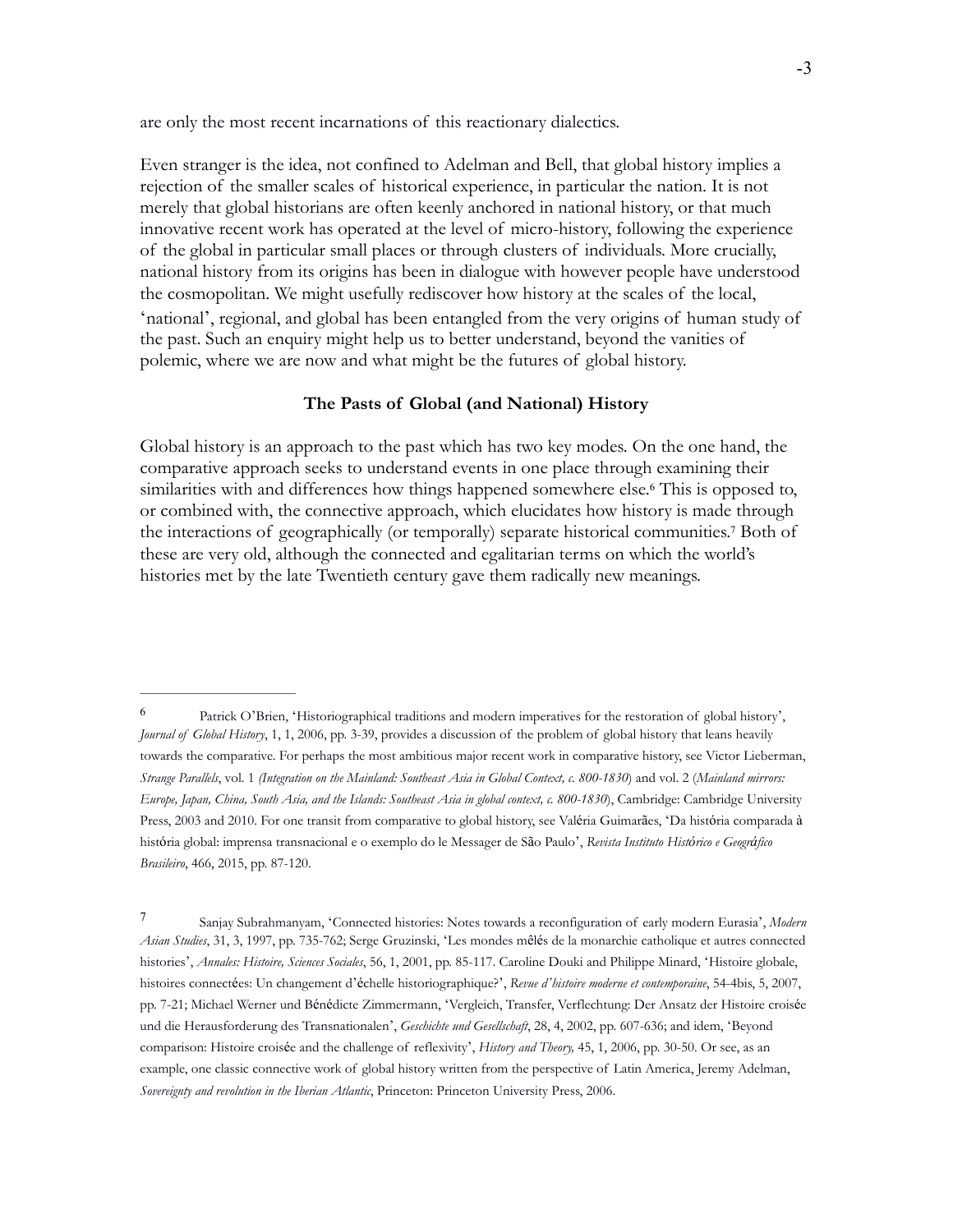Sima Qian, born in the second century BCE, is considered the first and greatest of the classical Chinese historians. The 130 chapters of his *Grand Scribe's Records* combine lapidary Tacitean studies of personalities – not just rulers or generals, as was conventional, but artisans, assassins, artists, even among them women – with studies of war, economy, society.<sup>8</sup> While China was his focus, Sima set his history into the context of the non-Chinese world, drawing on ethnographic observations made by travellers and officials at all of the Han Dynasty's frontiers. Sima distinguished the Chinese through a discipline of comparison with foreigners who, he insisted, were as human and full of potential as his own people.

Global history, at its foundations, is not a new genre. Universal history, by which we mean a history that seeks to tell a history of all of mankind, its origins, and perhaps its destiny, is in fact one of the most ancient kinds of history, always in connection with how each culture understood its peculiar history. The historians of ancient Greece, from Herodotus onwards, framed their accounts of Attic prowess relative to universal history. The ethno-national community was understood relative to the *xenoi*, the stranger friends at one's immediate frontiers, and the *barbaroi,* those understood as radically different. In the hands of Polybius and Eusebius, a tradition of juxtaposing the inner history of Romans and Christians to those who lay beyond set the frame for what became the discipline of history a millennium later in modern Europe. But it was not confined to that western peninsula of Asia, to the east, in the medieval Arab world al-Mas'udi, al-Tabari, and Ibn Khaldun wrote histories of the world, and in fourteenth-century Persia, Rashid al-Din brought together learned men from across Eurasia, including those born in China and Europe, to write a world history from the perspective of the Mongols.<sup>9</sup>

*The Grand scribe's records*, 9 vols., ed. By William J. Nienhauser, Bloomington, IN: Indiana University Press, 1994-. <sup>8</sup> On Sima Qian, see Siep Stuurman, 'Herodotus and Sima Qian: History and the Anthropological Turn in Ancient Greece and Han China', *Journal of World History*, 19, 1, 2008, pp. 1-40; and Craig Benjamin, 'But from this time forth history becomes a connected whole': State expansion and the origins of universal history, *Journal of Global History,* 9, 3, 2014, pp. 357-78.

*El-Mas'udi's historical encyclopedia, entitled 'Meadows of gold and mines of gems'*, 8 vols., London: Oriental Translation <sup>9</sup> Fund of Great Britain and Ireland, 1841; *The history of al-Tabari: An annotated translation*, 40 vols., New York: State University of New York Press, 1985-1998; Ibn Khaldūn,*The Muqaddimah: An introduction to history*, Princeton, NJ: Princeton University Press, 1958; and *Rashiduddin Fazlullah's Jamiʻu't tawarikh: compendium of chronicles*, 3 vols., Cambridge, MA: Harvard University Department of Near Eastern Languages and Civilizations, 1998-1999.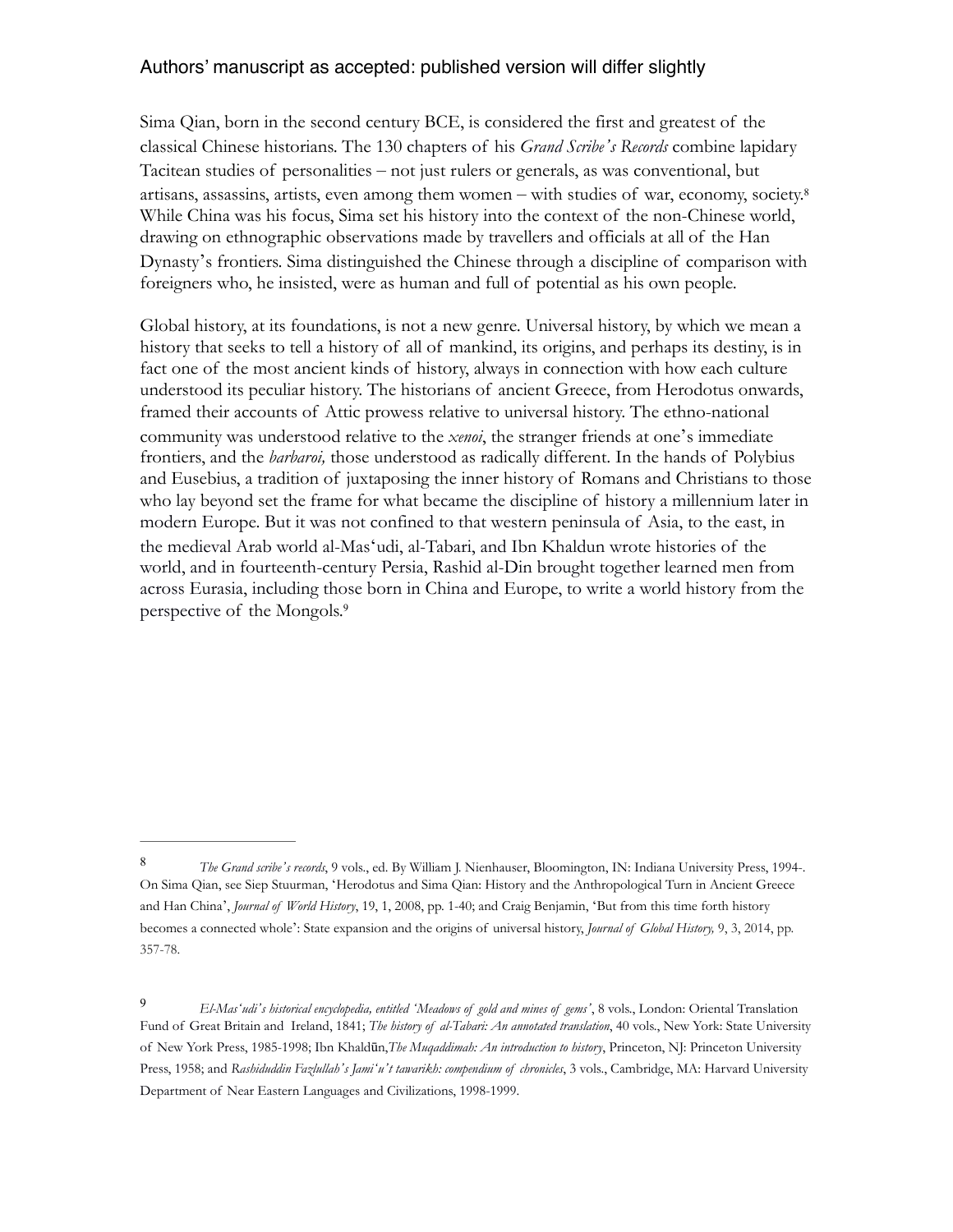National history, in its nineteenth century European incarnations, was similarly intertwined with a kind of global history. If Ranke is the symbol of nation-centred history, it must always be remembered that he and his disciples around Europe, such as Acton in England and Monod in France, understood the careful study of the archival trace at the level of the nation to be only a preliminary to some future enterprise of universal history. This was the high play Ranke indulged in his essay on 'Die großen Mächte'.<sup>10</sup> His *Geschichten der romanischen und germanischen Völker* sought to examine the historical event both in its local particularity (that 'eigentlich', which is generally mistranslated as 'actually'), and its general universal character.<sup>11</sup> Its first chapter explained that at the core of the common history of Europe were three 'external enterprises': great migrations, the Crusades, and the colonization of foreign countries.

The Rankeans' view of universal history had the shared history of Christendom at its heart, from which modern world civilization was assumed to diffuse. Such a perspective was in quiet collusion with a post-1815 world order for which Europe appeared to be the military, technical and economic vanguard. Its impact, which endured into the late twentieth century, was to constitute extra-European history as either the imperial history of European nations, or as exotic theatres of marginal relevance to the main forces and events in universal history. Challenges to diffusionist universal history, such as Eric Williams's *Capitalism and Slavery*  $(1944)$ , were greeted with hostility or studiously ignored.<sup>12</sup> Hugh Trevor-Roper's infamous description of African history in 1965 as 'the meaningless gyrations of barbarous tribes in picturesque but irrelevant corners of the globe' was perhaps the swan song of that way of seeing which subordinated universal history to the Whiggish self-constructions of each European nation and a collective eurocentrism.<sup>13</sup>

Ranke's 'eigentlich' is not merely a positivistic claim, it is an Aristotelian assertion of how that which was actual <sup>11</sup> was the concrete expression of the universal or general, see Leopold Ranke, *Geschichten der romanischen und germanischen Völker von 1494 bis 1535*, Leipzig and Berlin: Reimer, 1824. The essays in Wolfgang J. Mommsen, ed., *Leopold von Ranke und die moderne Geschichtswissenschaft*, Stuttgart: Klett-Cotta, 1988, provide some further insights.

Eric Williams, *Capitalism and slavery*, Chapel Hill, NC: University of North Carolina Press, 1944. For a discussion <sup>12</sup> of Williams and other Caribbean and Latin American nineteenth- and early twentieth-century precursors to global history see Rafael Marquese and João Paulo Pimenta, 'Tradições de história global na América Latina e no Caribe', *História da Historiografia*, 17, 2015, pp. 30-49.

Hugh Trevor-Roper, 'The rise of Christian Europe', *The Listener* 70, 1963, pp. 871-5, p. 871. <sup>13</sup>

Leopold Ranke, 'Die großen Mächte', *Historisch-Politische Zeitschrift* 2, 1833, pp. 1-51. <sup>10</sup>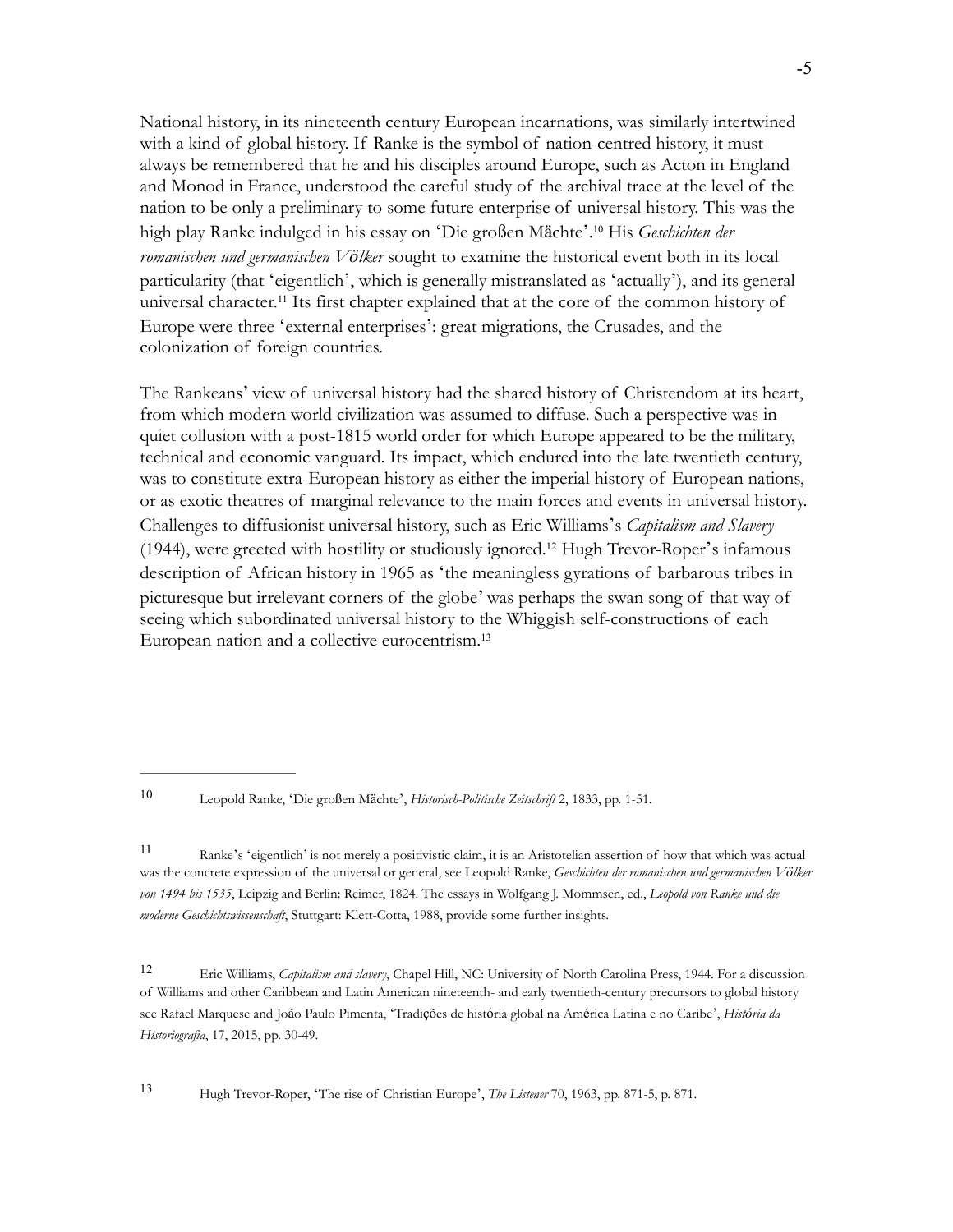Global history, as we know it, came out of two post-1950 revolutionary changes. The first, obvious, and often invoked, was the collapse of the European empires and the demand from and for post-colonial nations for their 'own' histories and for a share in the story of the cosmopolitan. Decolonization challenged the white supremacist assumptions which had quietly ordered two centuries of the human sciences in the West. Euro-American universities responded to this after c. 1960 by sprouting 'area studies' enclaves, although new strength in Asia, Africa and the Middle East was often at the margins of history departments in which national and European history remained dominant. As the West's universities gradually opened themselves to people of colour and scholars from the non-West, however, these margins grew in their strength and centrality.

The second intertwined revolution, rarely recognised, was the impact of 'history from below'. Historical practice after 1960 no longer found its inevitable centre in understanding the voices of those privileged white men preserved in the West's state archives. Once we began to pay attention to historical agents below the level of the state, we looked outwards: E.P. Thompson's classic 1967 essay on time and work-discipline in Britain, for example, repeatedly reaches towards transnational comparison.<sup>14</sup> People now sought to understand historical processes from the view of, and through the agency of subordinate groups. There is a direct epistemological connection between the inclusion of women, the poor and nonwhites as historical agents, and a new late twentieth-century attention to historical agents in and from the 'Global South'. New attention went towards understanding 'Western' science and philosophy as shaped by imperial expansion and extra-European agency.<sup>15</sup> To this extent, there is no way back out of the 'global turn' in our century, any more than we could go back to a history which paid no attention to women or the poor.

E. P. Thompson, 'Time, work-discipline, and industrial capitalism', *Past & Present*, 38, 1, 1967, pp. 56-97. <sup>14</sup>

Richard Drayton, *Nature's government: Science, imperial Britain and the 'improvement' of the world*, New Haven, CT: Yale <sup>15</sup> University Press, 2000; and Susan Buck Morss, 'Hegel and Haiti', *Critical Inquiry*, 26, 4, 2000, pp. 821-865.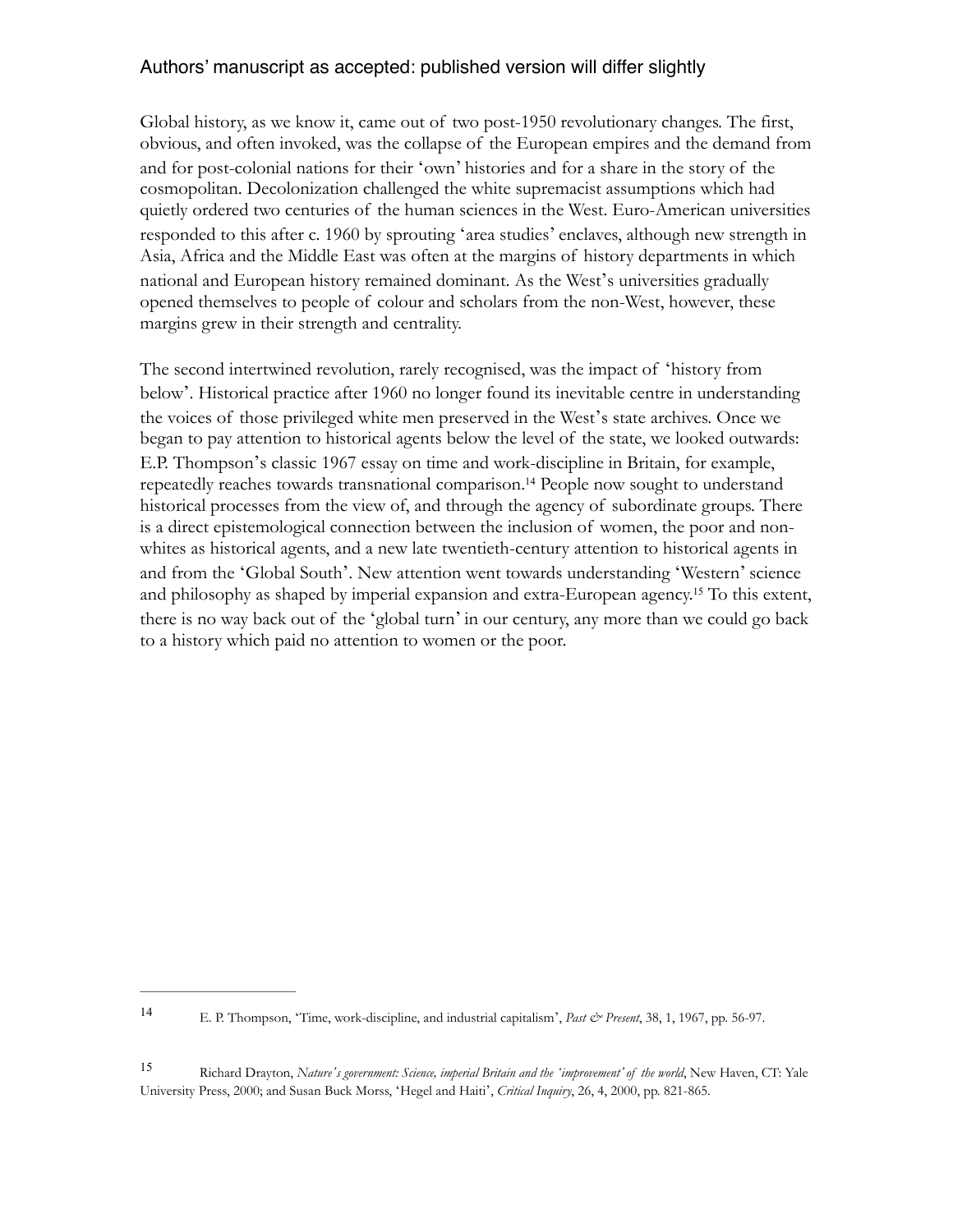The World History Association emerged in the United States in 1982. It reflected how in schools and universities in that country, uninterrogated 'Western Civilization' courses were giving way to new attention to extra-European history and international interactions. Underpinning the initiative was a new body of bold transnational histories which rethought universal history under the impress of 'area studies' history, in particular the work of William McNeill, Marshall Hodgson, Philip Curtin and Sidney Mintz.<sup>16</sup> In 1990, the World History Association founded the *Journal of World History*, now in its 28th volume, which Jerry Bentley, its founding editor, declared would foster 'historical analysis undertaken not from the viewpoint of national states, but rather from that of the global community'.<sup>17</sup> Patrick O'Brien, then Director of the Institute of Historical Research in London, began in 1996 to organise a seminar series on 'Global history over the very long term', which was quickly partnered by a 'World History Seminar' organised by John Darwin, Peter Carey and one of the authors of this article, Richard Drayton, in Oxford. Yet it is fair to say that the vast majority of historians paid very little attention to these initiatives, in particular in Britain.

Jerry H. Bentley, 'A New Forum for Global History' *Journal of World History*, 1990, Vol. 1, No. 1, pp. iii-v. <sup>17</sup>

<sup>&</sup>lt;sup>16</sup> See William P. McNeill, *The rise of the west: A history of the human community*. Chicago: Chicago University Press, 1963 and *Plagues and Peoples* New York: Garden Press, 1976; Marshall Hodgson extraordinary 1960s essays, collected posthumously as Marshall G. S Hodgson, *Rethinking World History: Essays on Europe, Islam and World History*, edited by Edmund G. Burke III, Cambridge: Cambridge University Press, 1993 and *The Venture of Islam: Conscience and History in a World Civilization* Chicago: Chicago University Press, 1974, vols 1-3; Philip Curtin, *Cross-Cultural Trade in World History* Cambridge: Cambridge University Press, 1984; and Sidney Mintz, *Sweetness and Power: The Place of Sugar in Modern History*  London: Allen Lane, 1985.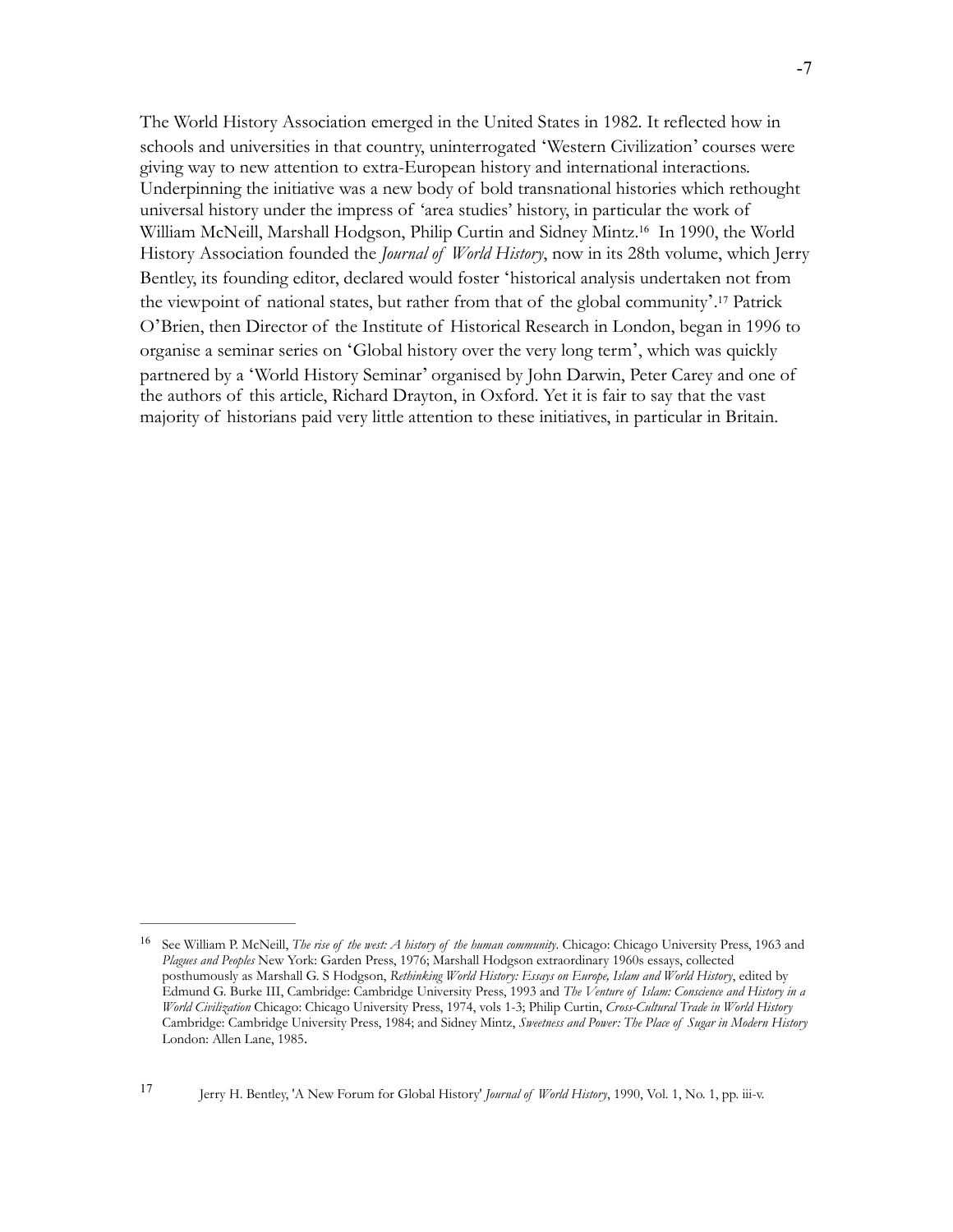'Global history' acquired a new momentum, visibility and sense of collective purpose, however, with the cresting of both the realities and idea of 'globalization' around 2000. A Cambridge workshop on the History of Globalization in summer 2000, which resulted in A. G. Hopkins's edited volume *Globalization in World History*, was both a symbol of, and stimulus to this new tide.<sup>18</sup> Two books in particular marked the new moment: Kenneth Pomeranz's *The Great Divergence* (2000), perhaps the most influential single twenty-first century work of history, and Christopher Bayly's *The Birth of the Modern World* – the latter appearing in 2004, the bicentenary of the Haitian Revolution, with the startling image of the Black Jacobin Citoyen Belley on its cover.<sup>19</sup> Excited by the rise of Asia in the 1990s, global economic historians began a vast project to assess why in the mid-eighteenth century it was Europe, and not China or India, that took the leap to industrialization and 'modernity'. 20 Pulled by historians of slavery, American historians became increasingly receptive to the project of Atlantic History.<sup>21</sup> Indian ocean history and other 'thallasologies' emerged quickly

18

 Pomeranz was only the best known historian on this terrain, see also Bin Wong, *China transformed: Historical change* <sup>20</sup> *and the limits of European experience*, Ithaca, NY: Cornell University Press, 2000; Joseph Inikori, *Africans and the industrial revolution in England: A study in international trade and economic development*, Cambridge: Cambridge University Press, 2002, and Prasannan Parthasarathi, *Why Europe became rich and Asia did not: Global economic divergence, 1600-1850*, Cambridge: Cambridge University Press, 2011.

A. G. Hopkins, ed., *Globalization in world history*, London: Pimlico, 2002; see also idem, 'The historiography of globalization and the globalization of regionalism', *Journal of the Economic and Social History of the Orient*, 53, 1/2, 2010, pp. 19-36; and idem, *American empire: A global history*, Princeton, NJ: Princeton University Press, 2018.

Kenneth Pomeranz, *The great divergence*, Princeton, NJ: Princeton University Press, 2000; and Christopher Bayly, <sup>19</sup> *The birth of the modern world*, London: Wiley-Blackwell, 2004. Strikingly, the image of Citoyen Belley also appeared on the cover of Jürgen Osterhammel, *Sklaverei und die Zivilisation des Westens,* Munich 2000, which was published around the same time.

Marcus Rediker and Peter Linebaugh, *The many headed hydra: Sailors, slaves, commoners, and the hidden history of the* <sup>21</sup> *revolutionary Atlantic*, London: Verso, 2000; and Bernard Bailyn, *Atlantic history: Concept and contours*, Cambridge, MA: Harvard University Press, 2005.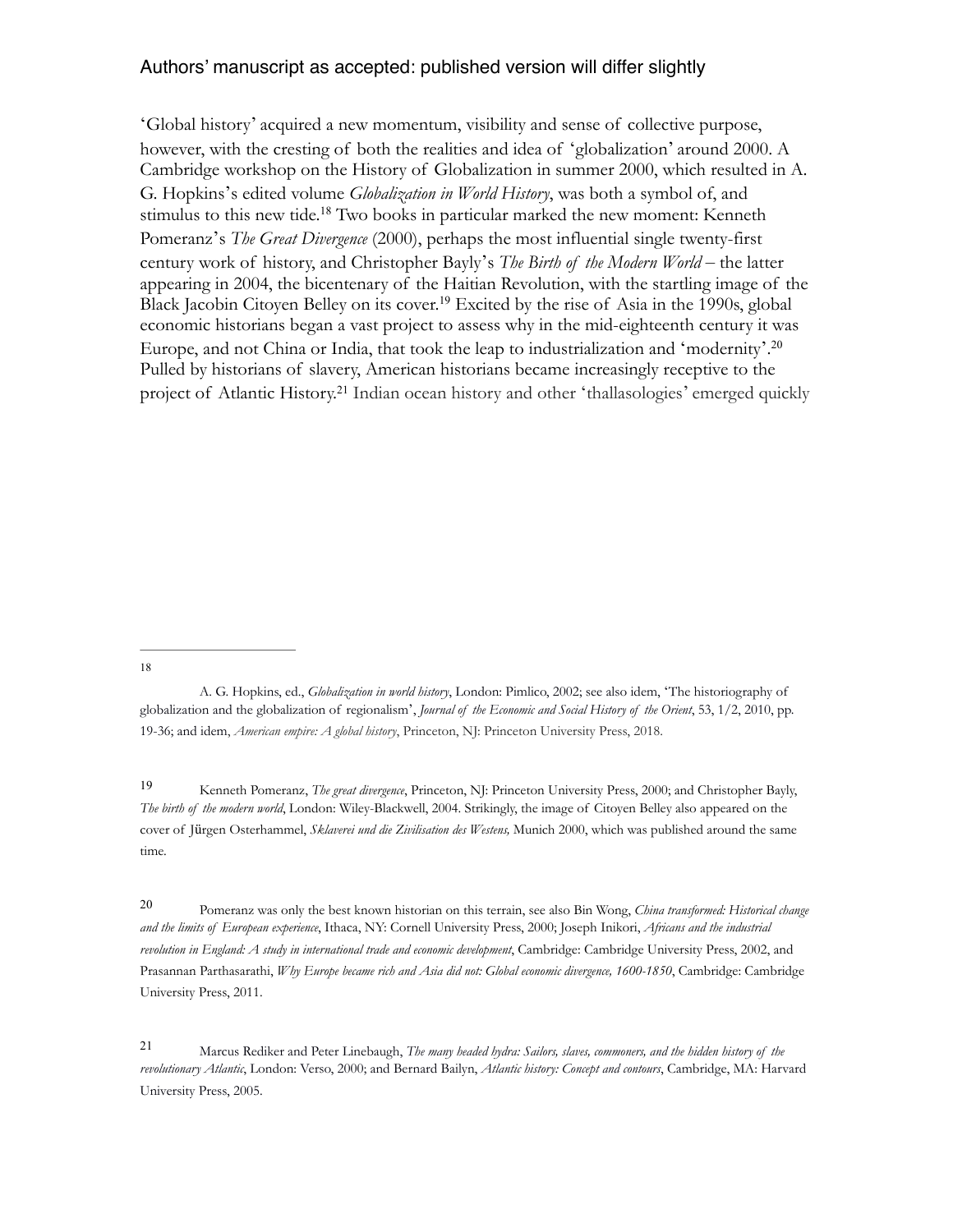in the wake of the Atlanticists.<sup>22</sup> Migration and diasporas became central objects of research in relation to these oceanic histories. 23

Kären Wigen, 'Introduction: Oceans of History Forum', *The American Historical Review*, 111, 3, 2006, pp. 717– <sup>22</sup> 721; Markus P. M. Vink, 'Indian Ocean studies and the "new thalassology"', *Journal of Global History*, 2, 1, 2007, pp. 41-62; Isabel Hofmeyr, 'The Black Atlantic meets the Indian Ocean: forging new paradigms of transnationalism for the Global South: literary and cultural perspectives', *Social Dynamics*, 33, 2, 2007, pp. 3-32; Matt K. Matsuda, *Pacific Worlds: A History of Seas, Peoples, and Cultures*, Cambridge: Cambridge University Press, 2012; Donna R. Gabaccia and Dirk Hoerder, eds., *Connecting Seas and Connected Ocean Rims: Indian, Atlantic, and Pacific Oceans and China Seas Migrations from the 1830s to the 1930s* Leiden: Brill, 2011.

See inter alia Robin Cohen, *Global Diasporas: An Introduction* London: University College London Press, 1997; <sup>23</sup> Ulrike Freitag and W. G. Clarence-Smith, eds., *Hadrami Statesmen, Scholars and Statesmen in the Indian Ocean, 1750s to 1960s*  Leiden: Brill, 1997; John Thornton, *Africa and the Africans in the Making of the Atlantic World , 1400-1800* Cambridge: Cambridge University Press, 1998; Adam M McKeown, 'Global Migration, 1846-1940', *Jl of World History,* 2005, *15,* pp. 155-189; Andrew Arsan, *Interlopers of Empire: The Lebanese diaspora in colonial French West Africa*, London: Hurst, 2014.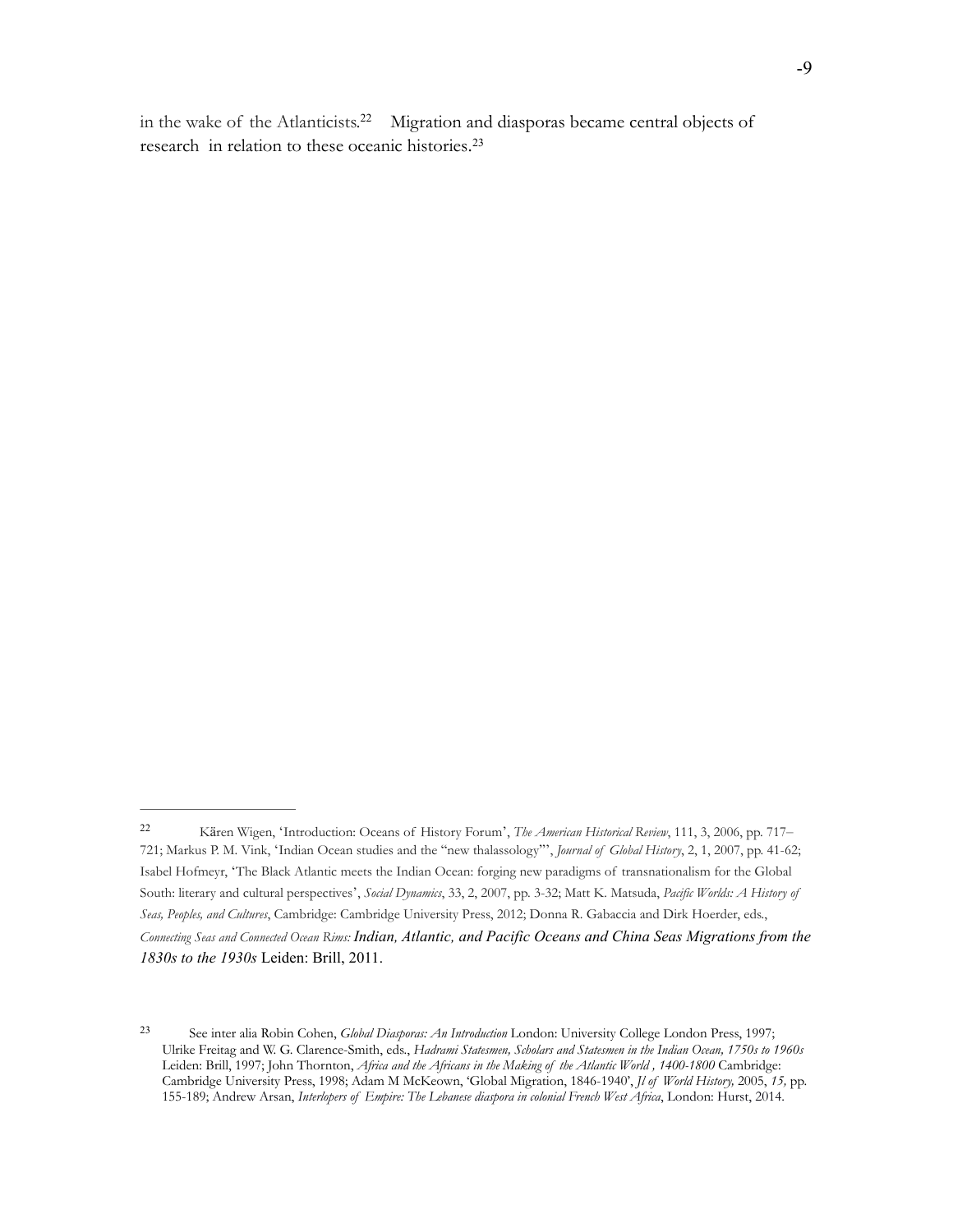In 2003, a large grant launched the Global Economic History Network, connected 49 historians in universities across the world. Out of its momentum came the *Journal of Global History*, which located itself explicitly in the terrain of the history of globalization, asserting through this a 'subtle difference between the closely related endeavours of global and world history'.<sup>24</sup> No consensus emerged, then or since, however, about the utility of this distinction between 'world' and 'global' history, and in practice these flags sheltered very similar initiatives. A decolonised British imperial history chose to go global under the flag of 'world history', perhaps because it better represented the federal nature of its alliance with 'area studies' history.<sup>25</sup> In 2006 in Cambridge, for example, the 'Extra-European History Group' of the Faculty of History became the 'World History Group', with its seminar rechristened from the Commonwealth and Overseas History Seminar to the World History Seminar.<sup>26</sup> From 2009, in London, similarly, the then eighty-year old Imperial History seminar, became the 'Imperial and World History seminar'. Elsewhere, at least for the post-1750 period, the banner of –'transnational history' has effectively taken some or all of the terrain of global history. The appointment of historians from post-colonial countries, in particular India, to prestigious departments in the West, brought the views from the periphery into the centre. 'Area studies' historians began to write, or more accurately to be read, as global historians. European historians began (slowly) to take down the firewall between national and colonial history. British historians in the United States led here, in a cunning tactic to justify saving posts in their field. French historians soon followed, rediscovering C. L. R. James's long ignored arguments about the interdependence of the French and Haitian revolutions.<sup>27</sup> At the same time, dramatic falls in travel costs made it

25

 For the global turn in British imperial history see John Darwin, *The Empire Project: The Rise and Fall of the British World-System*, Cambridge: Cambridge University Press, 2009; and John Darwin, 'Empire and Globe', in Maxine Berg, ed. *Writing the History of the Global: Challenges for the 21st Century*, Oxford: Oxford University Press, 2013, pp. 197-99. For a discussion of the politics of the relationship between imperial and global history see Richard Drayton, 'Where does the Where Does the World Historian Write From? Objectivity, Moral Conscience and the Past and Present of Imperialism, *Journal of Contemporary History*, 46, 3, 2011, pp. 671-85.

26

 Richard Drayton in 2003 had already changed the faculty web page to describe 'Extra-European History' as 'a Cambridge name for two things: the histories of Asia, Africa, Latin America and the Pacific, on the one hand, and comparative approaches to world history, which often intrude into the histories of Europe and the United States, on the other'.

C. L. R. James, *The Black Jacobins: Toussaint L'Ouverture and the San Domingo revolution*, London: Secker and Warburg, <sup>27</sup> 1938.

William Gervase Clarence-Smith, Kenneth Pomeranz and Peer Vries, 'Editorial', *Journal of Global History* 1, 1, <sup>24</sup> 2006, pp. 1-2.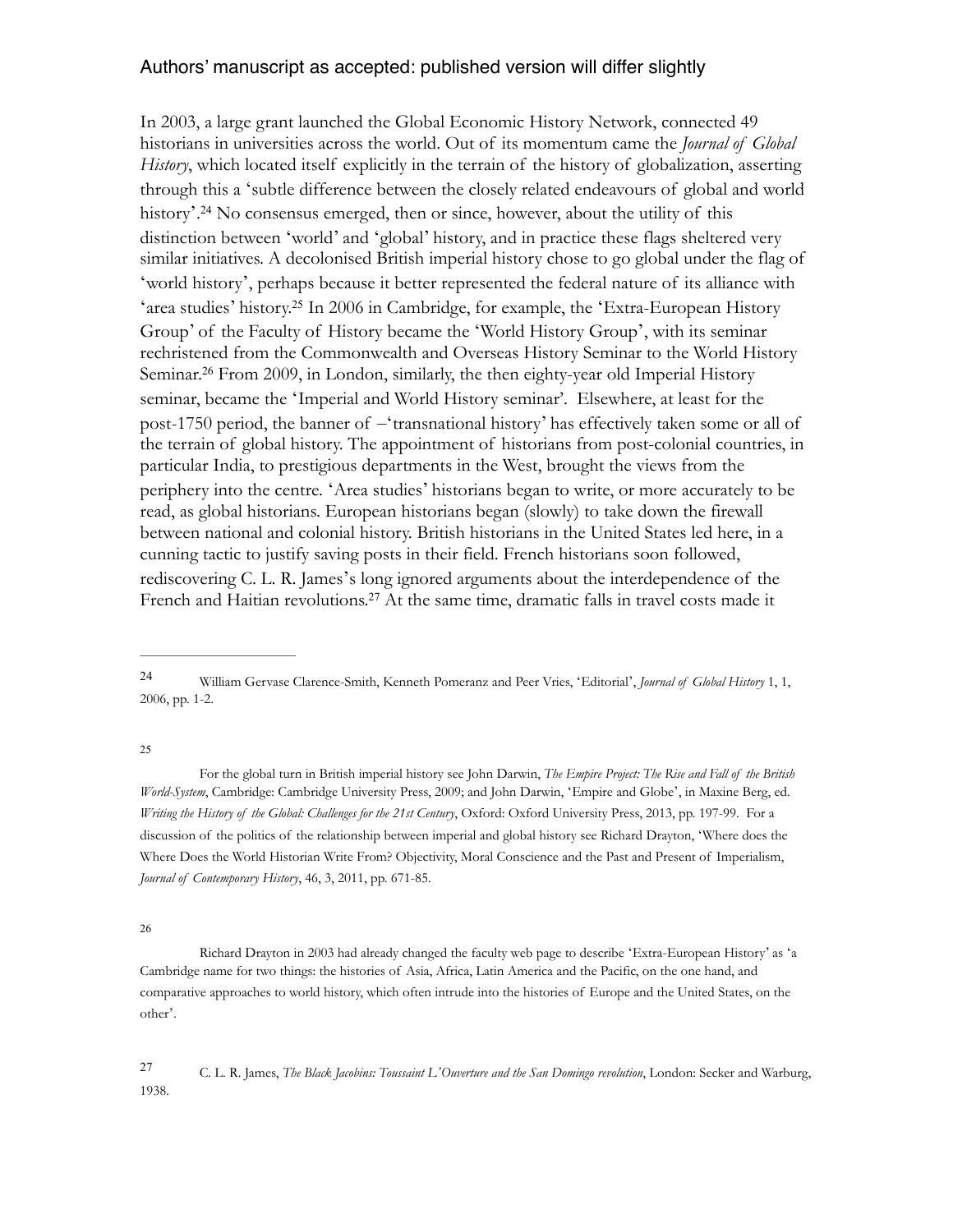possible for students to undertake international multi-archival doctoral research projects. Both the theory and practice of global history became newly attractive.<sup>28</sup>

# **The Challenges of Global History**

28

Merry E. Wiesner-Hanks, ed., *The Cambridge World History*, 7 vols. in 9 books, Cambridge: Cambridge University Press, 2015 and Akira Iriye and Jürgen Osterhammel, eds., *A History of the World*, 6 vols., Cambridge, MA: Harvard University Press, 2012-, for guides to the state of play in this rapidly changing field.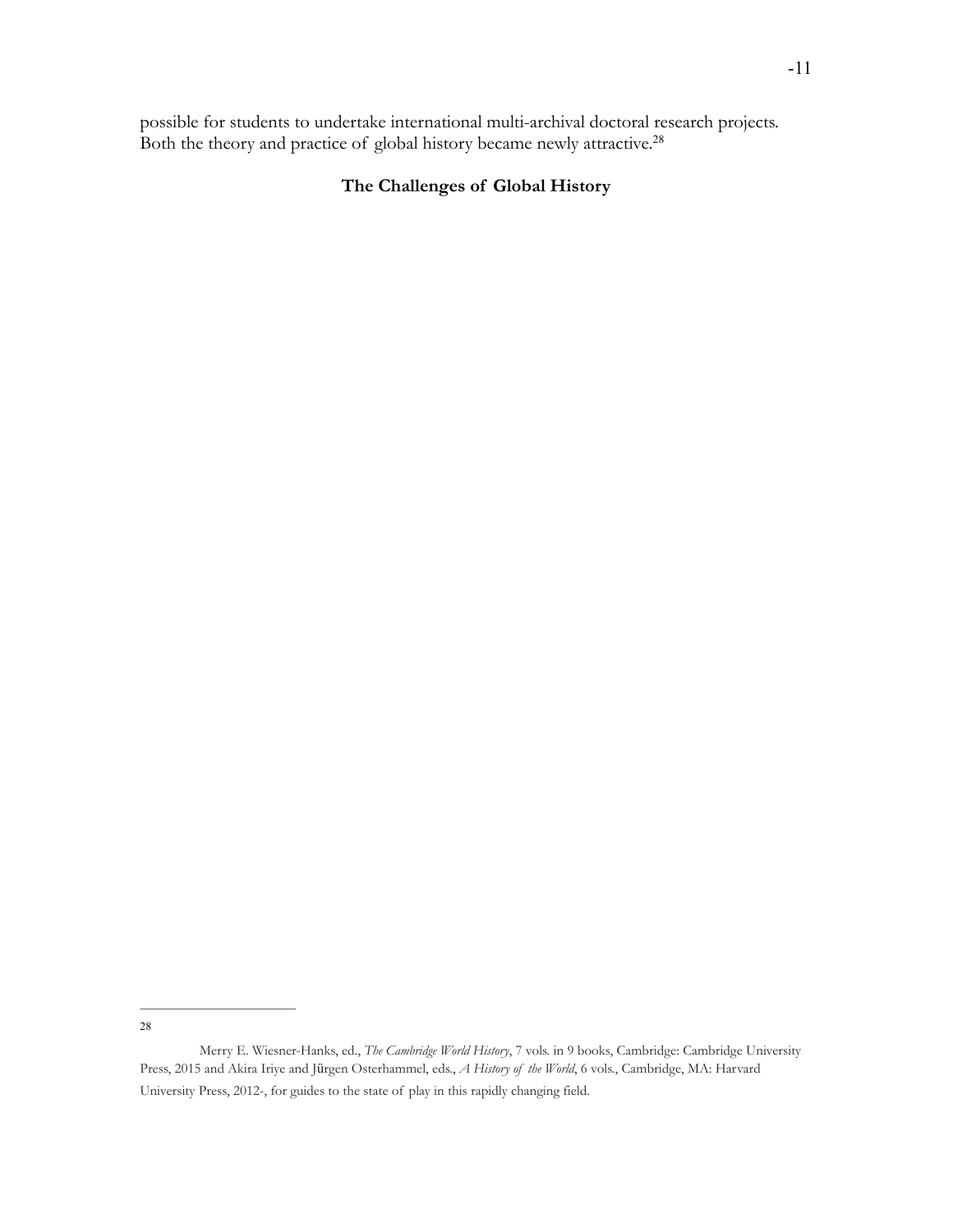The wave of global history has, however, met with some resistance. Adelman and Bell in a way speak for many – and some of their criticisms are wholly fair. There is, for example, clearly an inflationary use of words like global, transnational, and intercultural. These are now brands under which, as Matt Connelly noted, historians often retail 'very conventional kinds of scholarship'.<sup>29</sup> The field remains driven covertly by Western priorities, with the 'divergence debate' and the global history of the French Revolution, to take two prominent examples, returning us often by non-western routes to the idols of the old 'Rise of the West' historiography. It was within temporal boundary markers derived from European history that such masters of the genre as Bayly and Osterhammel ordered their global panoramas (although the latter chose to have no cut-off dates in the title of his book). Global history, in general, is dominated by anglophone historians who seem unable or indisposed to read history written in other languages.<sup>30</sup> How many historians outside rich universities in rich countries have access to the books, or can travel easily to foreign archives and conferences they would need to play the game of 'global history'? As Boubacar Barry, the doyen of history in Senegal, asked the opening plenary of the European Network in Universal and Global History Conference in Paris in 2014, what exactly did 'global history' mean when Africans like himself found it almost impossible to obtain a Schengen visa? As Adelman bemoans, 'the high hopes for cosmopolitan narratives about 'encounters' between Westerners and Resterners led to some pretty one-way exchanges about the shape of the global'. There are risks, inherent to global approaches, that while similarities and convergences are identified, or sometimes forced, differences and interruptions are ignored.<sup>31</sup>

29

 It is particularly striking how *Comparativ:Zeitschrift für Globalgeschichte und vergleichende* <sup>30</sup> *Gesellschaftsforschung,* founded in 1990, making it almost as old as the *Journal of World History,* and which over 28 volumes has engaged with all the international developments in global history, is very rarely cited by anglophone historians. Only two chapters of J. Belich, John Darwin and Margret Frenz, eds., *The Prospect of Global History* Oxford: Oxford Universiy Press, 2016, appear to engage seriously with historical work not in English.

Frederick Cooper, 'What is the concept of globalization good for? An African historian's perspective'*, African* <sup>31</sup> *Affairs,* 100, 2001, pp. 189-213, for the case of African history; and Samuel Moyn, 'On the nonglobalization of ideas', in Samuel Moyn and Andrew Sartori, eds., *Global Intellectual History*, New York: Columbia University Press, 2013, pp. 187-204, for the case of intellectual history, are studies which have problematised the phenomenon.

C. A. Bayly, Sven Beckert, Matthew Connelly, Isabel Hofmeyr, Wendy Kozol, and Patricia Seed, 'AHR Conversation: On transnational history', *The American Historical Review*, 111, 5, 2006, pp. 1441-1464, p. 1447.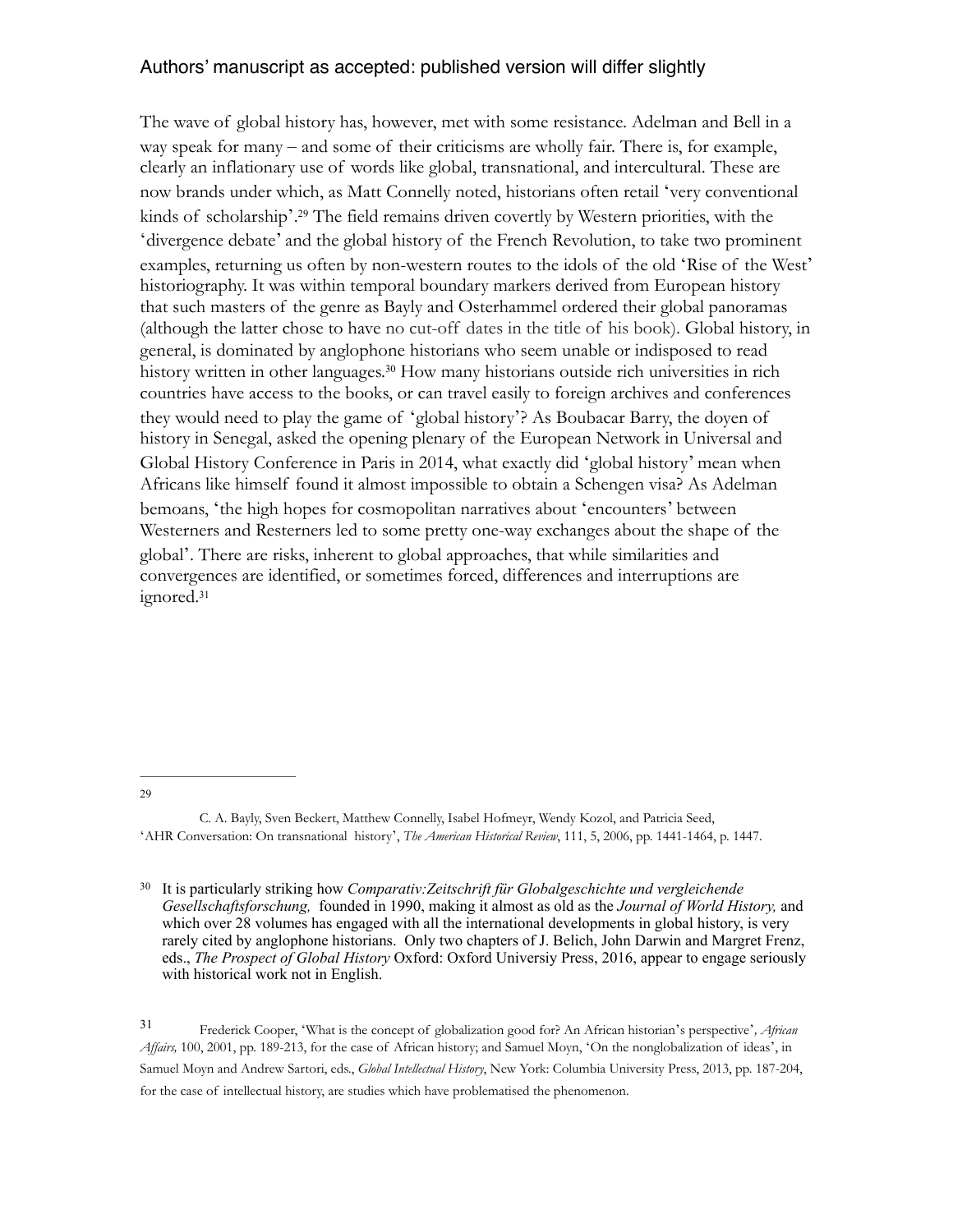But many of Bell and Adelman's criticisms of this young field seem exaggerated and eccentric. It is true that there has been a dramatic number of new appointments in non-Western and global history, in particular in American and British universities, over the last decade. But Bell and Adelman's implication that the global has become hegemonic, displacing other fields, is rather off the mark. 'For many years now, it has been the rage among historians to uncover past global connections', David Bell writes. Hardly. Few historians commit themselves to the comparative and connective approaches, the signature methods of global history as a genre. In our seminar rooms and conference halls, national history is and remains the dominant form of historical inquiry. Across the world, the vast majority of university professorships and academic journals remain dedicated to national history. National histories – such as *The English and their History* (2015), the little island story of Brexit drummer Robert Tombs – are at the top of our bestseller lists.<sup>32</sup> Pierre Nora's vituperative denunciation of the *Histoire mondiale de la France* (2017) was emblematic of a wider rejection by key French intellectuals of its attempt to understand French history as a dimension of global processes.<sup>33</sup> Those appointed as South Asian, Chinese and Middle Eastern historians usually work as faithfully within the national paradigm as almost all French historians, while not all 'area studies' historians welcome the transgressions of global history. National history remains the mode through which most contributions to 'world history' or 'international history' happen. It is rather premature of Bell to worry about 'diminishing returns'.

While global history is a charismatic field, it is small and weak. It will take more than two or three generations to overcome the profound eurocentricity of our discipline. We should not exaggerate how representative our history departments have become. Token Africanists and Middle Easternists are asked to represent the histories of entire regions over millennia. In Britain, as Adelman admits, Latin American history has fewer posts than around 1980. Huge areas of the human past remain in darkness. To take one startling case, there are about a dozen specialist historians of Indonesia, which has a population equivalent to Europe's, outside the Netherlands and Australia.

33

<sup>32</sup>

Robert Tombs, *The English and their history*, London: Penguin, 2015.

Patrick Boucheron, ed., *Histoire mondiale de la France*, Paris: Seuil, 2017; and, for the review, Pierre Nora, 'Histoire mondiale de la France', *L'Obs*, 2734, 30 March 2017, pp. 68-9. For a review in English, see Robert Darnton, 'A buffet of French history', *The New York Review of Books*, 64, 8, 11 May 2017.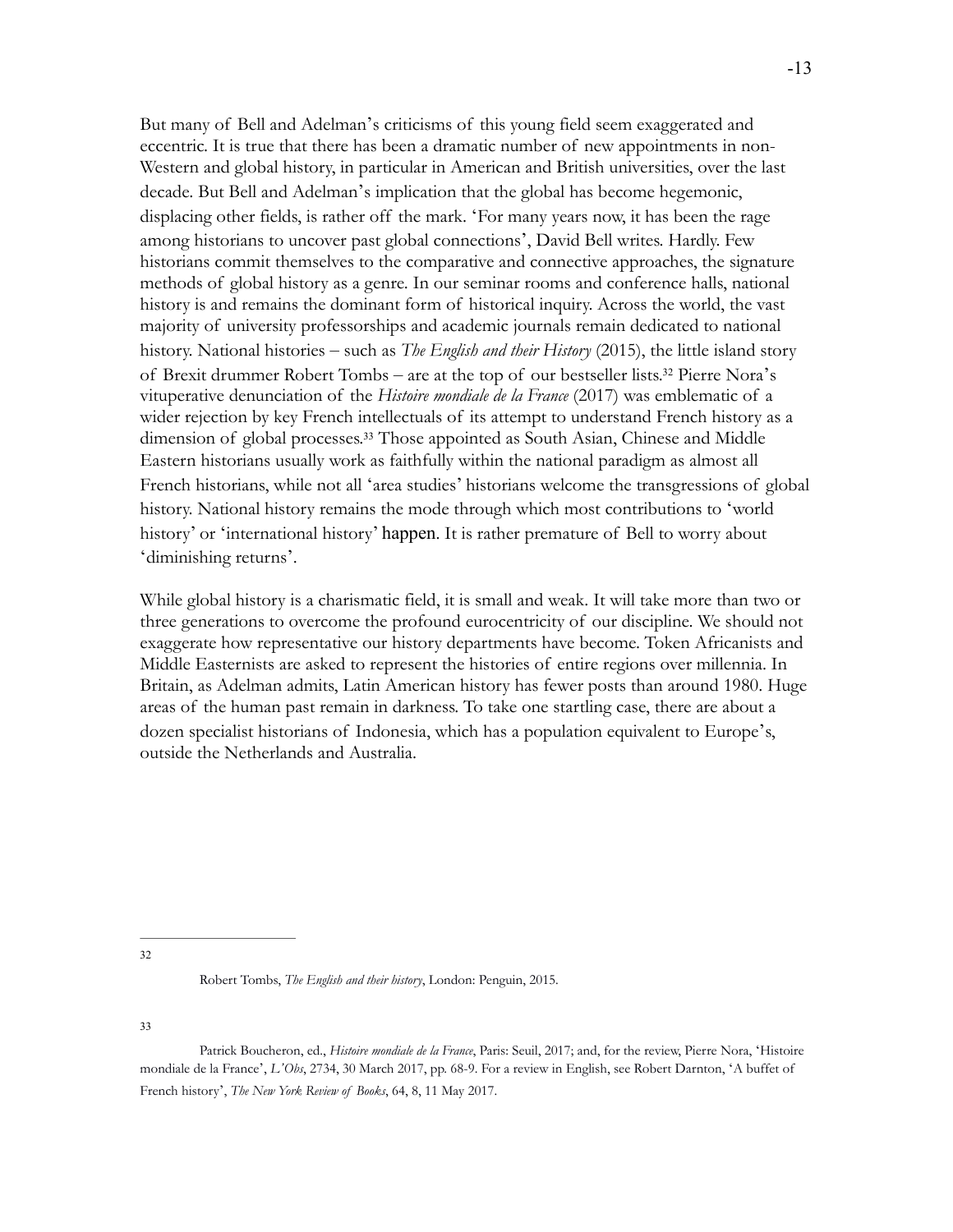It is true that connection remains prized by global historians. But is Adelman right that they are only concerned about, 'integration and concord, rather than disintegration and discord'? On the contrary, considerable attention has gone to things which do not flow, and to resistances to the global which emerge within globalizations. Serge Gruzinski in *La pensée métisse* (1999) and *Les quatres parties du monde* (2004) has described how what he calls 'European standardisation', a kind of cultural resistance to the impact of the exotic, accompanied Habsburg expansion into the early modern world.<sup>34</sup> Margot Finn has similarly written about 'frictions' as a dimension of the imperial experience, of resistance and opposition to flows and exchanges.<sup>35</sup> Commodity historians have written about the 'anticommodity' as a phenomenon which arises in the midst of global exchange.<sup>36</sup> Interruptions, reversals, and processes of de-globalization have long been of interest to global historians. Historians have demonstrated again and again that periods of global integration could end. Such major works as Bayly's *Birth of the Modern World,* Jürgen Osterhammel's *Verwandlung der Welt* (2009; published in English as *Transformation of the World*, in 2014) – and indeed such precursors as Marshall Hodgson and Michael Mann – examined the fragility of global connections and the dynamics of disruption.<sup>37</sup> There is a voluminous body of work on the breakdown of connections in the early modern Islamic imperial world. The 'divergence debate', from Pomeranz to Prasannan Parthasarathi's *Why Europe Grew Rich and Asia Did Not*   $(2011)$ , has been about breakdowns of trade links, as much as connections.<sup>38</sup> Harold James's perceptive *Creation and Destruction of Value* (2009) has shown that breakdowns of

34

#### 35

Margot Finn, 'Frictions of empire: Colonial Bombay's probate and property networks in the 1780s', *Annales: Histoire, Sciences Sociales*, 65, 5, 2010, pp. 1175-1204.

36

The essays in Sandip Hazareesingh and Harro Maat, eds., *Local subversions of colonial cultures: Commodities and anticommodities in global history*, New York: Palgrave Macmillan, 2016 provide a good overview.

#### 37

 Bayly, The *birth of the modern world*; Jürgen Osterhammel, *Die Verwandlung der Welt: Eine Geschichte des 19. Jahrhunderts*, Munich: C. H. Beck, 2009; and for the earlier works, Marshall G. S. Hodgson, *Rethinking world history: Essays on Europe, Islam and world history*, Cambridge: Cambridge University Press, 1993; and Michael Mann, *The sources of social power*, 4 vols., Cambridge: Cambridge University Press, 1986-2013.

#### 38

Parthasarathi, *Why Europe grew rich and Asia did not*.

Serge Gruzinski, *La pensée métisse*, Paris: Fayard, 1999; and idem, *Les Quatres Parties du monde: Histoire d'une mondialisation*, Paris: La Martinière, 2004.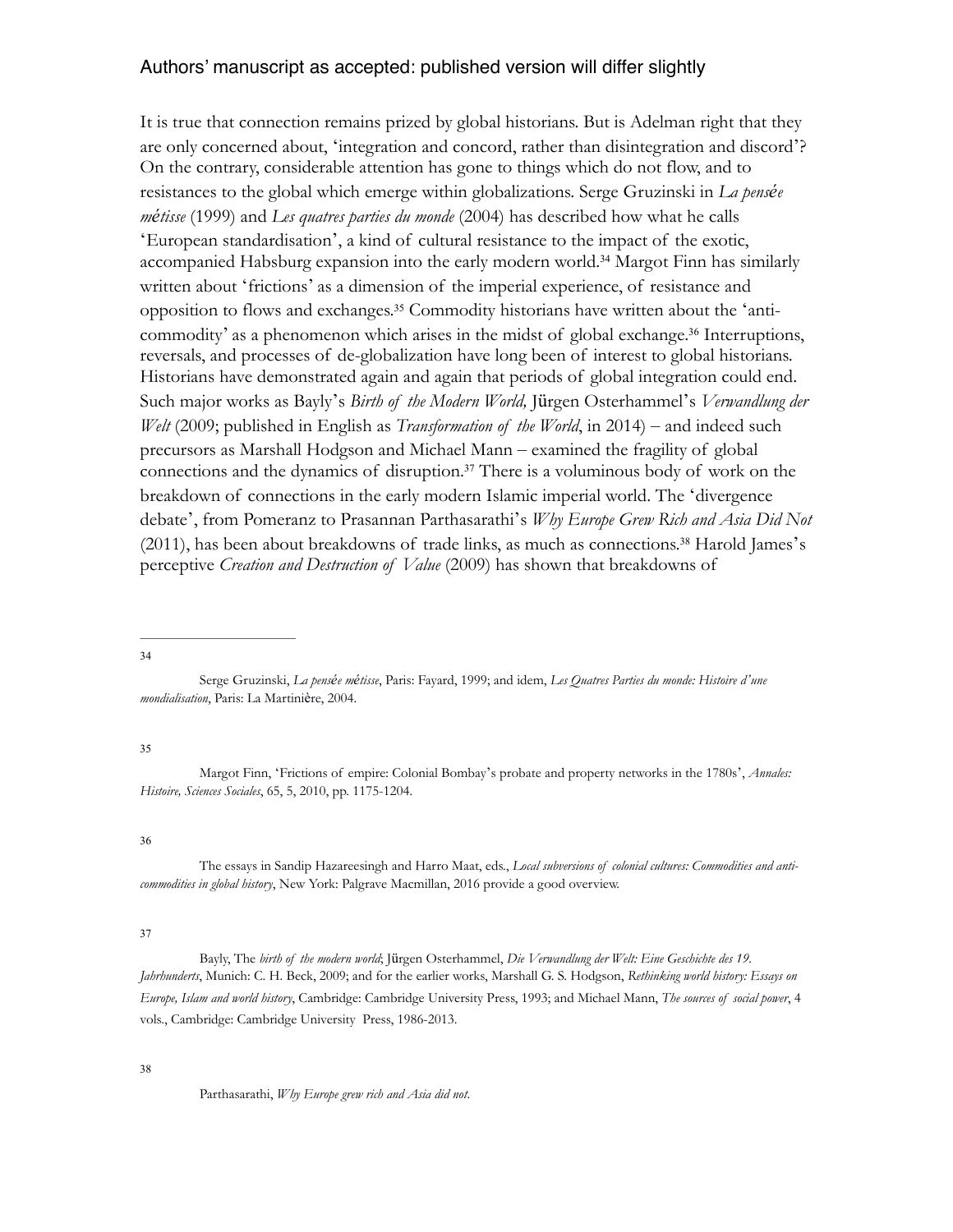globalization have as much been part of the world's economic activity as integration.<sup>39</sup> Vanessa Ogle's *Global Transformation of Time* (2015) is as much about the local and national fractures of globalization as about any seamless and coherent convergence.<sup>40</sup> Pierre Singaravélou's luminous *Tianjin Cosmopolis* (2017) reveals the overlap of globalization and its crisis in a single frame.<sup>41</sup> Studying interruptions and connections are not mutually exclusive.

39

Harold James*, The creation and destruction of value: The globalization cycle*, Cambridge, MA: Harvard University Press, 2009.

40

Vanessa Ogle, *The global transformation of time: 1870-1950*, Cambridge, MA: Harvard University Press, 2015. For the fractured time of globalization, its contradictory flows which integrate 'una pluralidad de temporalidades, con diferentes ritmos' see also Hugo Fazio, 'La Historia Global: ¿Encrucijada de la Contemporaneidad?', *Revista de Estudios Sociales*, 23, 2006, pp. 59-72.

41

Pierre Singaravélou, *Tianjin Cosmopolis: Une autre histoire de la mondialisation*, Paris: Seuil, 2017.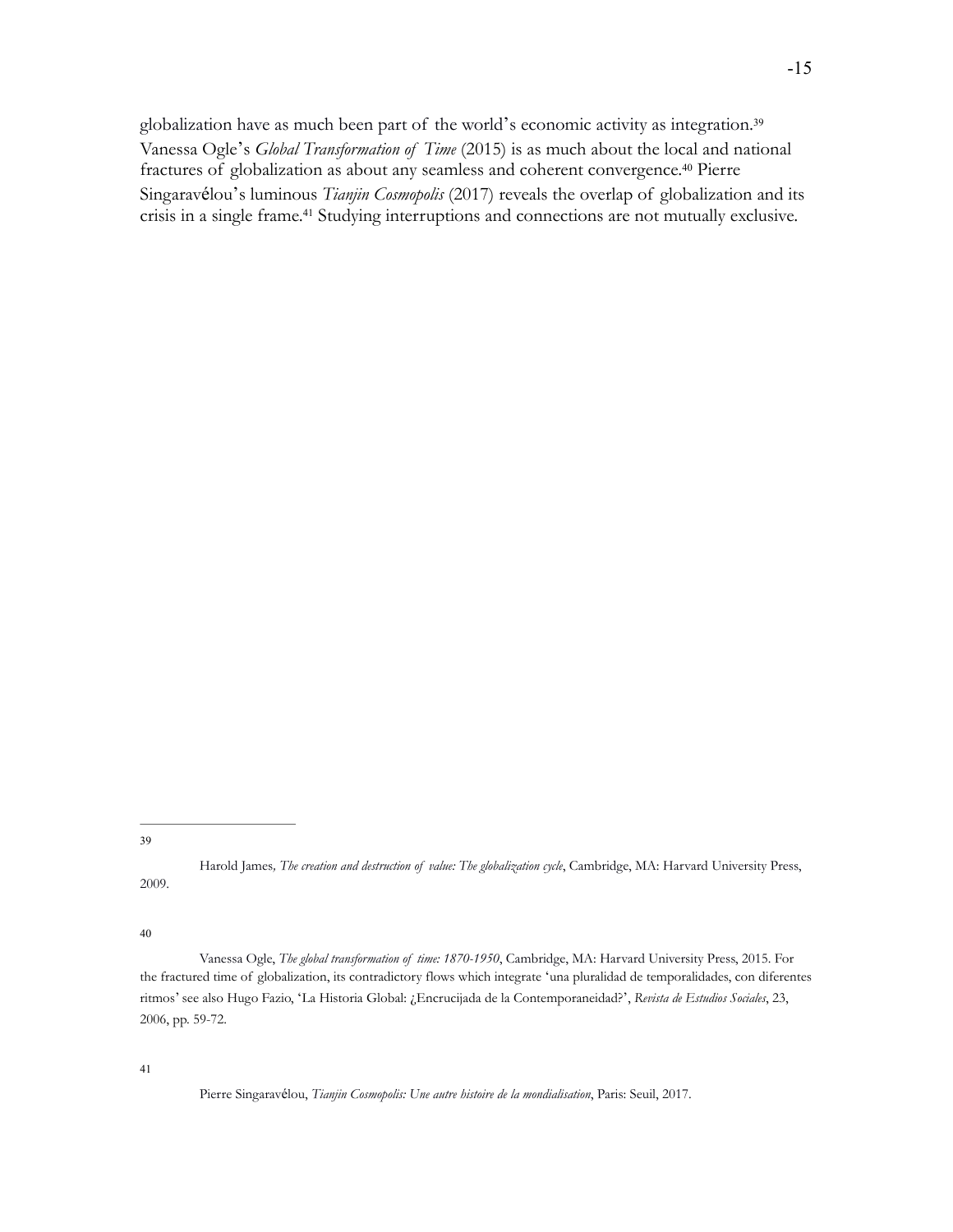Nor is it fair to condemn global history as focused on elite actors. Global history made visible the outsiders – slaves, the colonised and other actors at the margins long ignored by the discipline in the West. James's *Black Jacobins* (1938), ignored by the generation of French historians who trained Bell, is only an early example. In his pioneering work of global labour history, *Workers of the World*, Marcel van der Linden's has looked at ordinary workers, farmers and sharecroppers – not the winners of globalization.<sup>42</sup> Others, like L.L. Robson, Roger Ekrich, and Clare Anderson, have traced the transportation of convicts to penal colonies.<sup>43</sup> The wretched of Van Diemen's Land or Devil's Island were hardly a cosmopolitan elite. Historians like Myron Echenberg, Timothy Parsons, Gregory Mann, David Killingray, and Tarak Barkawi have brought back the experiences of hundreds of thousands of colonial subalterns in the world wars.<sup>44</sup> New transimperial and transnational histories have illuminated the global life of religion in the flows of ordinary believers – missionaries, pious slaves, and hajj pilgrims.<sup>45</sup> Global historians have always shown an

#### 42

Marcel van der Linden, *Workers of the world: Essay toward a global labor history*, Leiden: Brill, 2008; and, for an excellent case study, Minu Haschemi Yekani, *Koloniale Arbeit: Rassismus, Migration und Herrschaft in Tansania (1885-1914)*, Cologne: Campus, 2018.

#### 43

L.L. Robson, *The convict settlers of Australia: An enquiry into the origin and character of the convicts transported to New South Wales and Van Diemen's Land 1787-1852*, Melbourne: Melbourne University Press, 1976; A. Roger Ekrich, *Bound for America: The transportation of British Convicts to the colonies, 1718-1775*, Oxford: Clarendon Press, 1990; Clare Anderson, *Legible bodies: Race, criminality and colonialism in South Asia*, London: Bloomsbury, 2004; and idem, *Subaltern Lives: Biographies of Colonialism in the Indian Ocean World, 1790-1920*, Cambridge: Cambridge University Press, 2012.

Myron J. Echenberg, *Colonial conscripts: The Tirailleurs Sénégalais in French West Africa 1857-1960*, London: James <sup>44</sup> Currey, 1991; Timothy H. Parsons, *The African rank-and-file: Social implications of colonial military service in the King's African Rifles, 1902-1964*, London: James Currey, 1999; Gregory Mann, *Native sons: West African veterans and France in the twentieth century*, Durham, NC: Duke University Press, 2006; David Killingray, *Fighting for Britain: African soldiers in the Second World War*, London: Boydell and Brewer, 2012; and Tarak Barkawi, *Soldiers of empire: Indian and British armies in World War II*, Cambridge: Cambridge University Press, 2017.

<sup>45</sup> Barbara Watson Andaya, 'Between empires and emporia: The economics of Christianization in early modern Southeast Asia', *Journal of the Economic and Social History of the Orient* 52, 4-5, 2009, pp. 963-97; William Gervase Clarence-Smith, *Islam and the abolition of slavery*, Oxford, Oxford University Press, 2006; John P. Slight, *The British empire and the hajj, 1865-1956*, Cambridge, MA: Harvard University Press, 2015; and contributions in Umar Ryad, ed., *The hajj and Europe in the age of empire*, Leiden: Brill, 2016. The chapters in Abigail Green and Vincent Viaene, eds., *Religious internationals in the modern world: Globalization and faith communities since 1750*, New York, 2012, provide further insights into the globalised worlds of faith communities in modern history.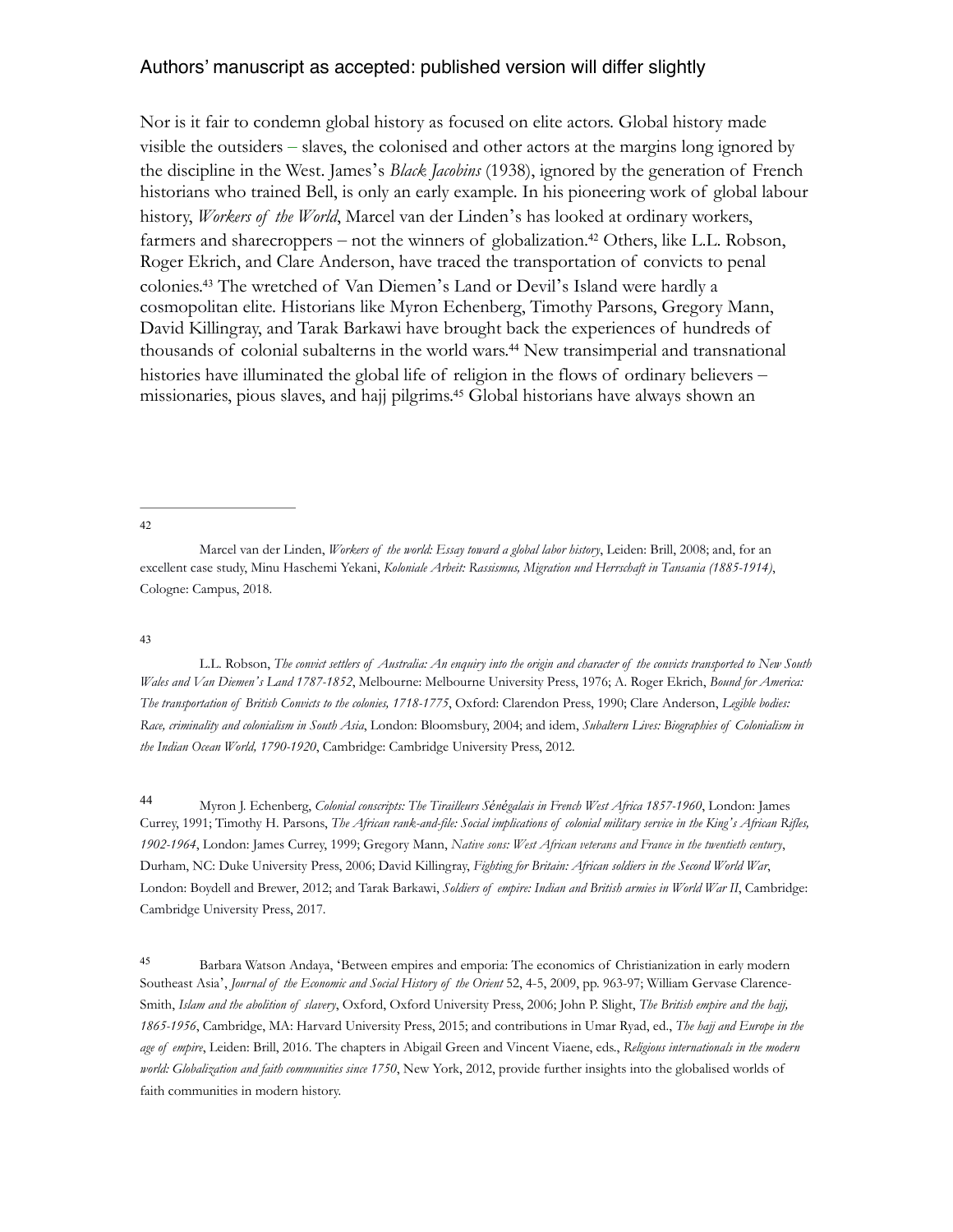interest in the losers of global integration, and in those who travelled in steerage rather than on the promenade deck.<sup>46</sup>

Adam McKeown, *Melancholy order: Asian migration and the globalization of borders*, New York: Columbia University <sup>46</sup> Press, 2008 and Sunil Amrith, *Crossing the Bay of Bengal: The furies of nature and the fortunes of migrants*, Cambridge: Harvard University Press, 2013.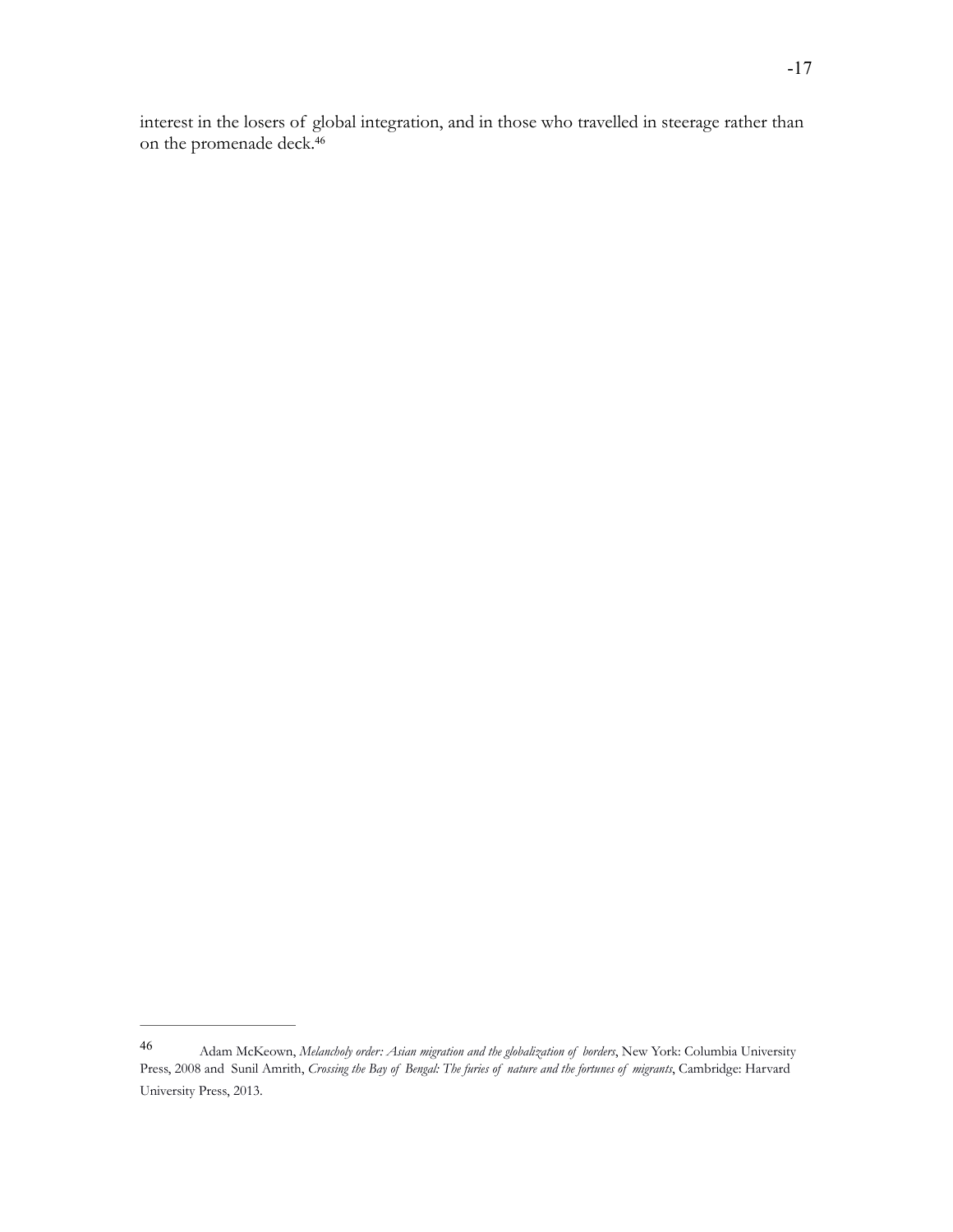Moreover, global history has never just focused on globetrotters. Adelman's binary of 'globalists' versus 'the ones who cannot move' does not stand. Historians have repeatedly illuminated how global integration engaged people who otherwise appear isolated from the global. Take the movement of commodities – sugar, silver, diamonds, tea, porcelain, opium, and so on – which changed the lives of people no matter how mobile they were.<sup>47</sup> As Fernand Braudel reminded us in the very first number of *Annales*, the impact of Caribbean gold crossing to Spain, for example, affected the trans-Saharan caravan trade in the interior of Africa.<sup>48</sup> Later, simultaneous with the rise of the trading cities of Western Europe and the slave plantations of the Atlantic came the Second Serfdom: east of a line which stretched from Hamburg to Venice, peasants were re-subordinated to a fierce discipline which ensured that wheat flowed to Danzig, Riga, Stettin, and Wismar, and the products of the East and West Indies, flowed to their masters.<sup>49</sup> Tracing the flows of tobacco and chocolate in the Atlantic World, Marcy Norton's *Sacred Gifts, Profane Pleasures* (2008) has vividly demonstrated how seamen and colonists from the Americas brought these products to Europe, from where they spread to the Middle East, Asia, and Africa.<sup>50</sup> As tobacco and chocolate became more available, consumers in the most remote corners of the globe developed a taste for them. They might not have gone into the world, but the world came to them. Similarly, scholars of France have shown that global trade affected economy and society even of

48

Fernand Braudel, 'Monnaies et civilisations: De l'or du Soudan à l'argent d'Amérique', *Annales: Économies, Sociétés, Civilisations*, 1, 1, 1946, pp. 9-22. For a more recent and wider ranging intervention see Toby Green, 'Africa and the Price Revolution: Currency imports and socio-economic change in West and West-Central Africa during the seventeenth century, *Jl of African History*, 2016, 57 (1), pp. 1-24 and *A Fistfull of Shells*: *Money, Power and Revolution in Africa During the Atlantic Slave Trade Era* London: Allen Lane, 2018 forthcoming.

49

Fernand Braudel, *Civilisation matérielle, economie et capitalisme*, vol. 2 (*Les jeux de l'échange),* Paris: Armand Colin, 1979*,* pp. 310-317; and Richard Drayton, 'The collaboration of labour', in Hopkins, ed., *Globalization in world history*, pp. 98-114, p. 102. For an explanation of the vital connection between export of sugar and coffee to the Baltic hinterlands of the Hanse cities and the French colonial economy, see idem, 'The globalisation of France: Provincial cities and French expansion, 1500-1800', *History of European Ideas*, 34, 2008, pp. 424-430.

Marcy Norton, *Sacred gifts, profane pleasures: A history of tobacco and chocolate in the Atlantic World*, Ithaca, NY: Cornell <sup>50</sup> University Press, 2008.

What we might call the Warwick school of global economic history has explored in particular how luxury goods opened and thickened Eurasian connections with consequences which reached deep into the commercial hinterlands, see Maxine Berg, 'Asian Luxuries and the Making of the European Consumer Revolution, in Maxine Berg and Elizabeth Eger, eds., *Luxury in the Eighteenth Century: Debates, Desires and Delectable Goods* Basingstoke: Palgrave McMillan, 2002, pp. 228-244; Giorgio Riello, Cotton: The Fabric that Made the Modern World Cambridge: Cambridge University Press, 2013; Maxine Berg, Felicia Gottmann, Hanna Hodacs, Chris Nierstrasz, eds., *Goods from the East, 1600-1800: Trading Eurasia,* Basingstoke: Palgrave McMillan, 2015; Peter McNeil and Giorgio Riello, *Luxury: A Rich History* Oxford: Oxford University Press, 2016.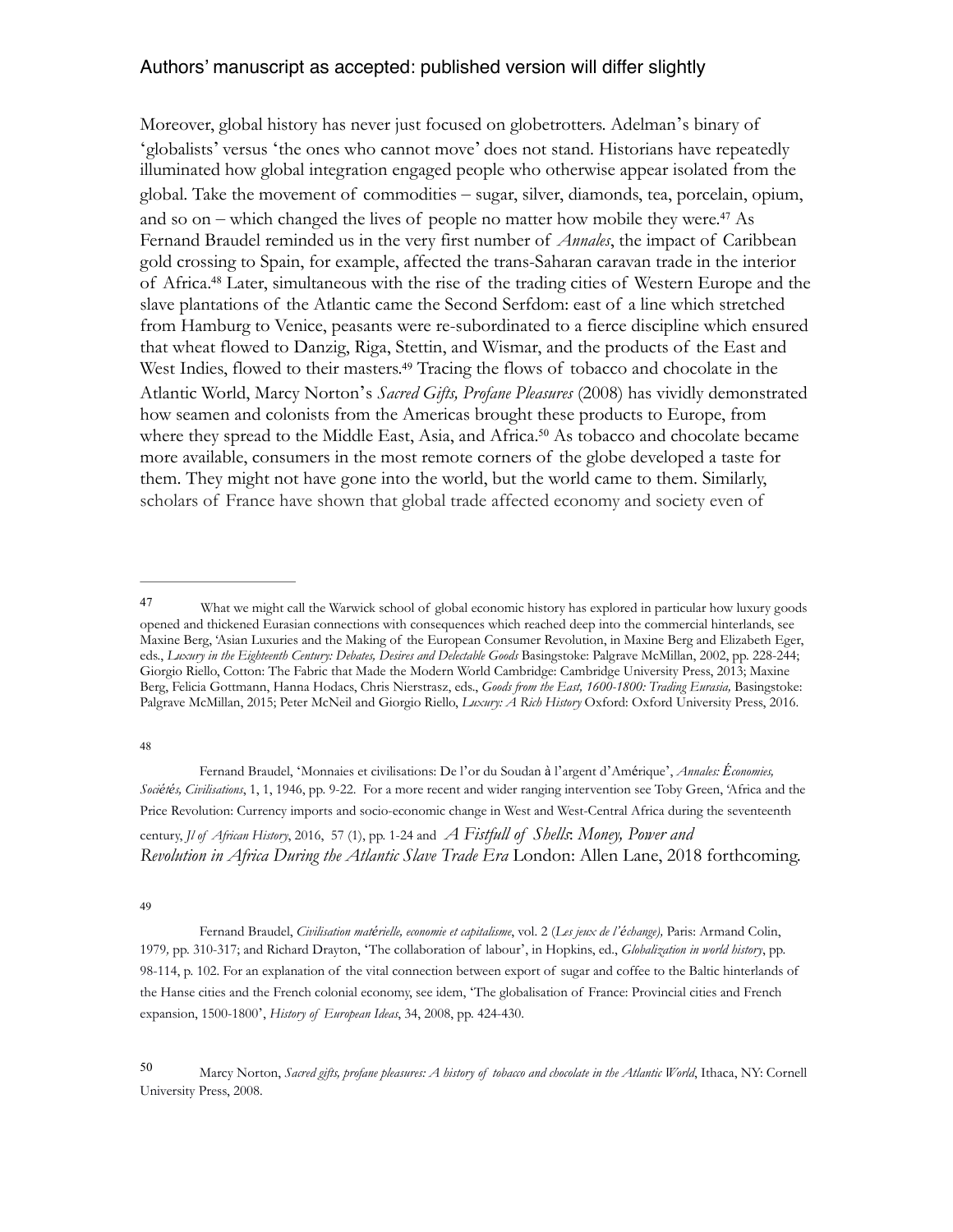apparently 'isolated' places in eighteenth-century France's interior.<sup>51</sup> Even the most rooted actors could have a cup of coffee, smoke a cigar, or sell cotton shirts in the local shop. Even the most isolated hermit couldn't (and can't) escape global influences. Much as David Armitage has argued for a 'Cis-Atlantic history', that is to say a history of regions which were shaped by the distant effects of Atlantic interactions, so we must insist on a cis-global history, lived in territories far from the apparent hot spots of trans-global processes or circulation.<sup>52</sup>

Emma Rothschild, 'Isolation and economic life in eighteenth-century France', *The American Historical Review*, 119, <sup>51</sup> 4, 2014, pp. 1055-1082.

David Armitage, 'Three concepts of Atlantic history', in David Armitage and M. Braddick, eds., *The British* <sup>52</sup> *Atlantic world, 1500*-*1800*, New York: Palgrave Macmillan, 2002, pp. 11-27.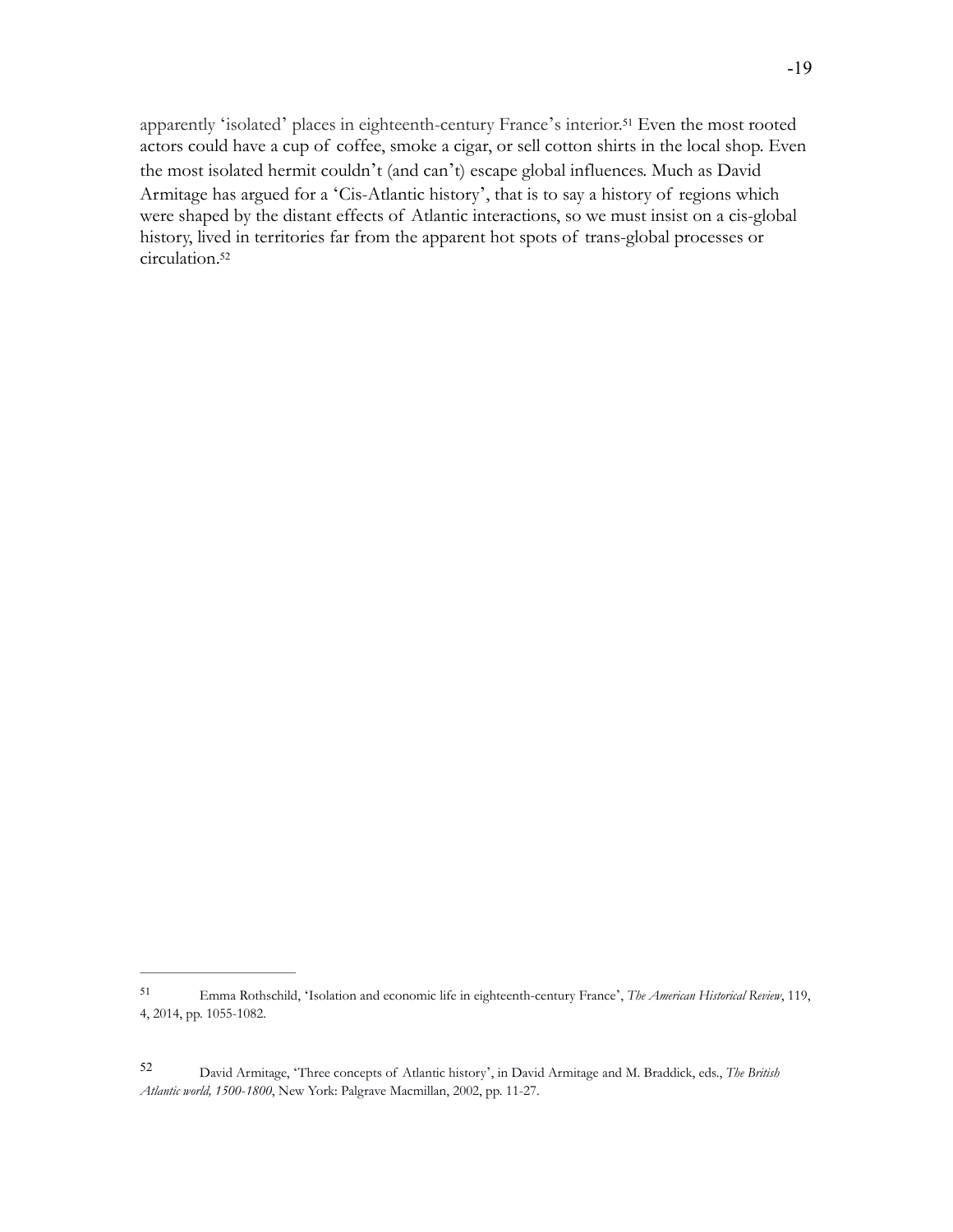Even less is global history guilty of Bell's charge of neglecting individuals. Indeed, there is now a growing field of global micro history – centred on the individual and family – which has shed light on major historical phenomena and should not be easily dismissed.<sup>53</sup> Natalie Zemon-Davis (among others) has looked at the odyssey of Berber geographer Leo Africanus.<sup>54</sup> John-Paul Ghobrial has traced the seventeenth-century global adventures of the Ottoman priest Ilias of Babylon, from Europe to South America.<sup>55</sup> While Linda Colley, as Bell notes, has pursued the global trajectory of Elizabeth Marsh, Emma Rothschild has used the global lives of the Scottish Johnstone family as a lens through which to see the inner life of Britain's global empire.<sup>56</sup> Gagan Sood has used a single cache of documents to illuminate how family, religion, and kinship ties ordered the economic and cultural life of Islamicate west Asia in the middle of the eighteenth century.<sup>57</sup> Jean Hébrard and Rebecca Scott have followed the trajectory of Rosalie, a slave from Senegambia in the Age of Revolution.<sup>58</sup> And one of the authors of this article, David Motadel, is tracing the story of two globetrotting Persian shahs, who roamed the aristocratic world of the fin de siècle, from the Ottoman borderlands to the shores of Scotland, to offer a reinterpretation of the relationships between the world's sovereigns in an age of European domination.<sup>59</sup> It is true that many global historians – particularly those of the great syntheses – prioritise structures over individuals, but this bias is surely as characteristic of national history. Where they do – as in

54

Natalie Zemon-Davis, *Trickster travels: A sixteenth-century Muslim between worlds*, London: Faber and Faber, 2006.

John-Paul Ghobrial, 'The secret life of Elias of Babylon and the uses of global microhistory', *Past and Present*, <sup>55</sup> 222, 1, 2014, pp. 51-93.

 Linda Colley, *The Ordeal of Elizabeth Marsh: A Woman in World History*, New York: Pantheon, 2007; and Emma <sup>56</sup> Rothschild, *The inner life of empires: An eighteenth-century history*, Princeton: Princeton University Press, 2011.

 Gagan Sood, *India and the Islamic heartlands: An eighteenth-century world of circulation and exchange*, Cambridge: <sup>57</sup> Cambridge University Press, 2016.

Rebecca Scott and Jean M. Hébrard, *Freedom papers: An Atlantic odyssey in the age of emancipation*, Cambridge, MA: <sup>58</sup> Harvard University Press, 2011.

David Motadel, 'Qajar shahs in Imperial Germany', *Past and Present*, 213, 1, 2010, pp. 191-235, provides some <sup>59</sup> first insights.

Francesca Trivellato, 'Microstoria, storia del mundo e storia globale', in Paola Lanaro, ed., *Microstoria: A* <sup>53</sup> *venticinque anni da l'eredità immateriale*, Milan: Franco Angeli, 2011, pp. 119-32, for a discussion of the problematic. De Vito and Gerritsen have framed a manifesto for a 'micro-spatial' global history, see Christian G. De Vito and Anne Gerritsen, eds., *Micro-Spatial Histories of Global Labour* London: Palgrave Macmillan, 2017.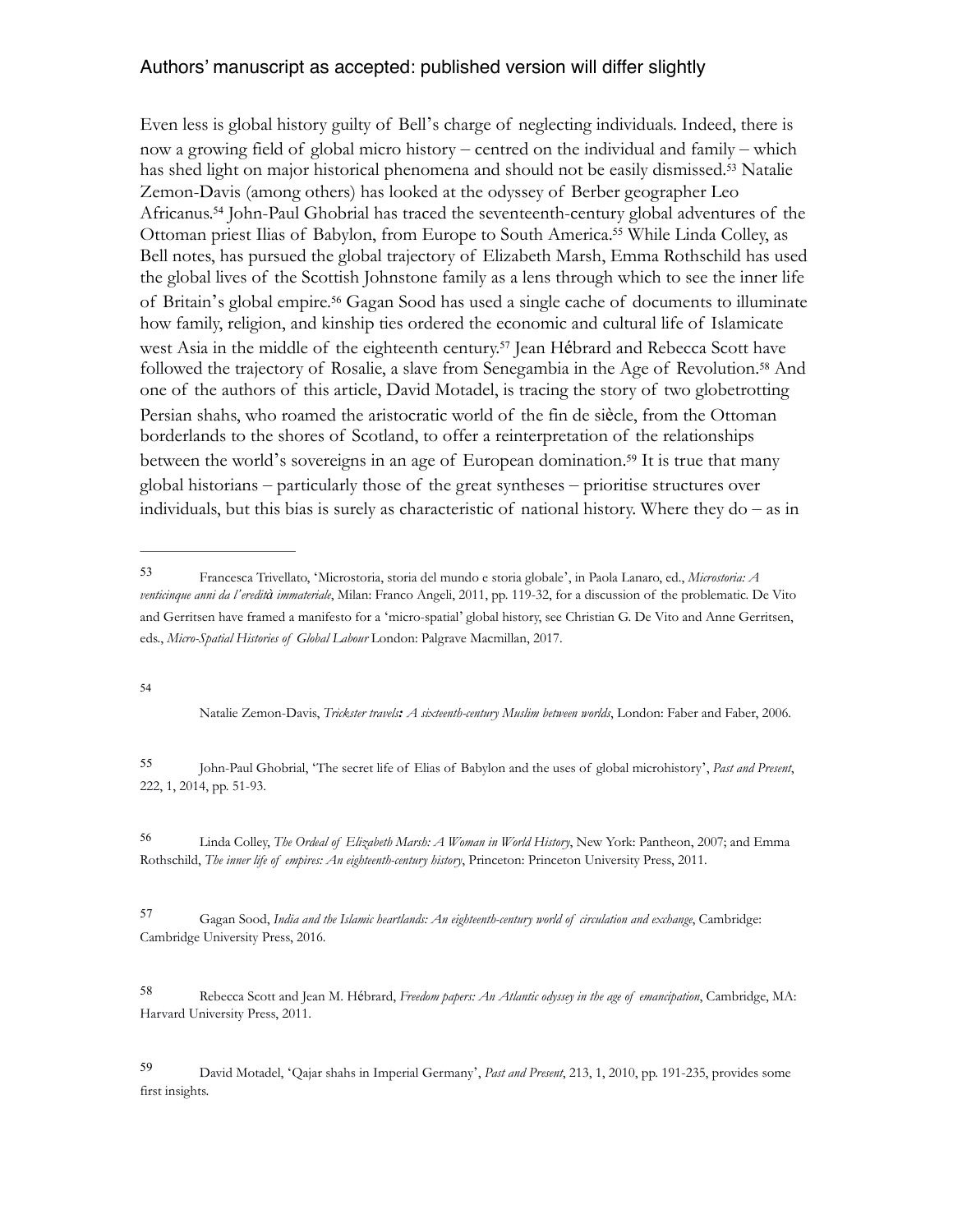Robert Allen and Sven Beckert's very different attempts to explain the early modern global context for nineteenth-century industrial production – they surely answer Bell's opposite assertion that global history neglects making broader arguments and overarching narratives.<sup>60</sup> While some global historians are tempted by David Christian's 'Big History', the vast majority prefer not to surrender their methods to the uncertain guesses of the natural sciences, and continue to work on sources and problems which address much smaller spaces, recent times, and human agency and experience.<sup>61</sup>

To be resisted equally is the idea that global history is, or needs to be, the luxury trade of an elite minority. There is certainly a kind of global history practiced, as Adelman charged, by the 'upper echelons of a higher education committed to an idyll of global citizenship'. But the historical profession in general is dominated by the offspring of the Euro-American white upper middle class, and one is more likely to find exceptions to this in global history than in many other fields.

Less controversial, however, should be Adelman's warning that, 'It is hard not to conclude that global history is another Anglospheric invention to integrate the Other into a cosmopolitan narrative on our terms, in our tongues.' There are indeed real inequalities, as we noted earlier, in the global trade in historical ideas: few are those who read in other European languages, let alone write in them, while rarer still are any capacities to read sources in Arabic, Chinese or Hindi. One might insist, though, this is not a problem peculiar to global history. United States historians of France are increasingly notorious for citing very little historiography not published in English. Global history, as in the hands of Dipesh Chakrabarty among others, quite to the contrary has provided a vehicle through which historical perspectives shaped by Asian, African and Caribbean intellectual and language environments, have quietly penetrated the Western mainstream.<sup>62</sup>

### **Towards a new global (and national) history**

Robert C. Allen, *The British industrial revolution in global perspective*, Cambridge: Cambridge University Press, 2009; <sup>60</sup> and Sven Beckert, *Empire of cotton: A global history*, New York: Knopf, 2014. For a global microhistorical approach on economic history, see Christof Dejung, *Die Fäden des globalen Marktes: Eine Sozial- und Kulturgeschichte des Welthandels am Beispiel der Handelsfirma Gebrüder Volkart 1851-1999*, Cologne, 2013.

David Christian, *Maps of Time: An Introduction to 'Big History'*, Berkeley, CA: University of California Press, 2004; <sup>61</sup> and David Christian, 'The Return of Universal History', *History and Theory*, 49, 4 (2010), pp. 5-26; and, similarly, for the bridging prehistory and the neurosciences to an explanation of the origins of European modernity see Daniel Lord Smail, *On Deep History of the Brain*, Berkeley, CA: University of California Press, 2008.

Dipesh Chakrabarty, *Provincializing Europe: Postcolonial thought and historical difference*, Princeton: Princeton University <sup>62</sup> Press, 2000.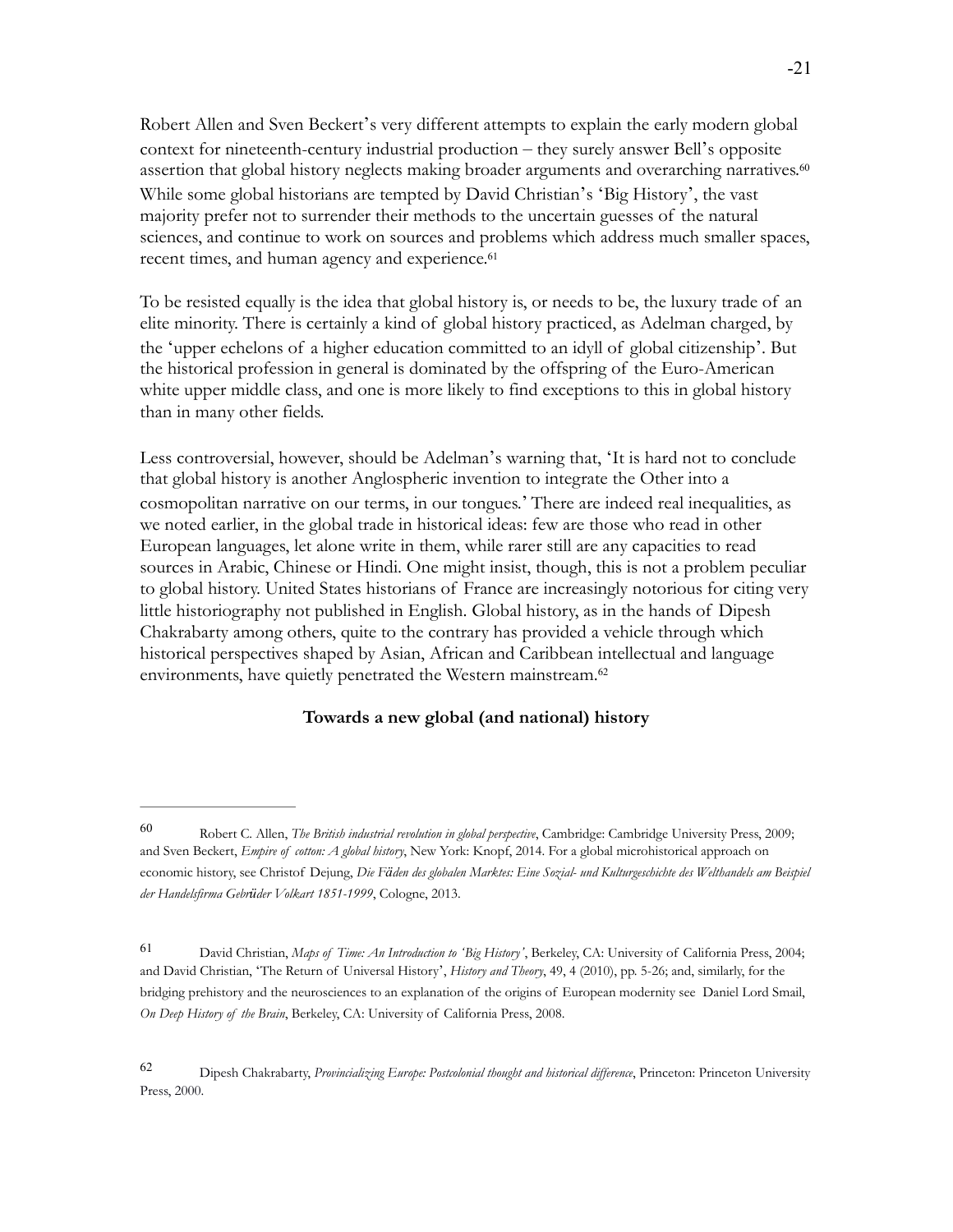Global history has never been a demand that historians only pay attention to 'big' transnational phenomena. Its more important meaning is a change in the explanans of history: a new sensitivity to the historical agents, forces and factors at scales above and below that of the nation or region. As Christophe Charle concluded, in a brilliant essay of 2013:

The global and the national approaches are neither radically incompatible universes, nor Russian dolls which nest simply and harmoniously one within the other, because each contributes to destabilise the other by obliging it to reconsider the implicit presuppositions on which it rests, and thus [together they] relaunch perpetually the question of the articulation of the scales of historical experience and of the diversity of themes which need to be taken into consideration, from the most particular to the most general.<sup>63</sup>

Christophe Charle, 'Histoire globale, histoire nationale? Comment réconcilier recherche et pédagogie', *Le Débat*, <sup>63</sup> 3, 175, 2013, pp. 60-8.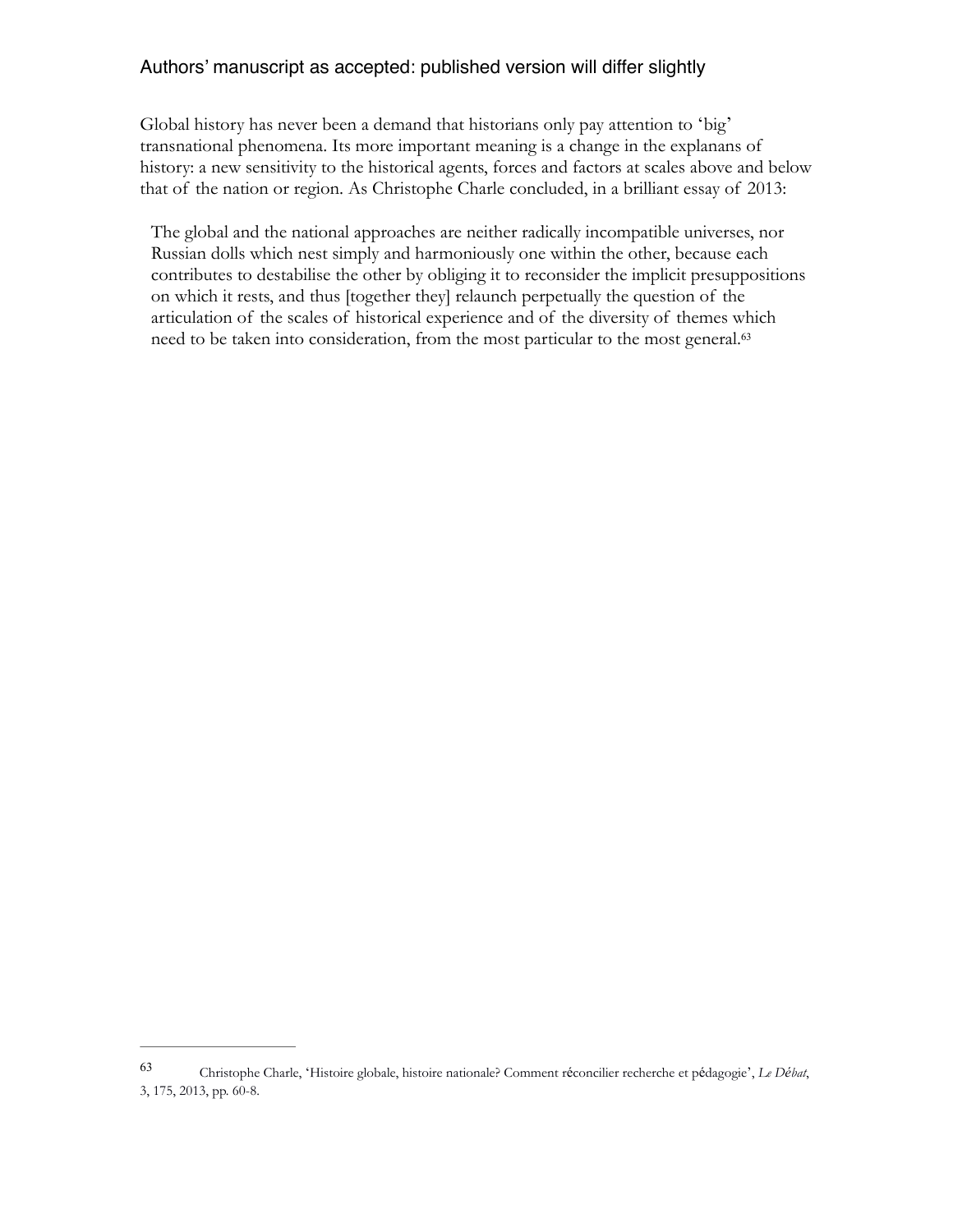For Ranke and his heirs, an uninterrogated global was central to making national history. So too, in our moment, from quite the other direction, a self-conscious global history neither neglects 'the small spaces' nor evades the specificity and strangeness of disconnected historical experience. It is instead an invitation to the historian to be self-conscious of the *jeux d'échelles,* of the interdependence of the scales of space – village, province, nation, region and world – and time – days, decades, centuries – through which we explore and explain the past. A whole new genre of national histories is emerging with deliberately and self-consciously engage with the global.<sup>64</sup> No longer can we find the motor for the industrial revolution in the history of Lancashire, nor the causes for the French Revolution in the politics of Paris versus Versailles.<sup>65</sup> The impact of global history is already visible in the transnational historical practice of those who do not think of themselves as global historians – one thinks of the European history of Richard J. Evans and Christopher Clark, or of Adam Tooze's experiment with an entangled European and United States history.<sup>66</sup> Pace David Bell, there is no way home to even a French national history which finds its first or final causes purely within the hexagon. This is not to say that the global frame of reference is always the most relevant one, events at smaller scales of experience often unfold, and must be understood through, their own local logic. To be a global historian is often to study very specific places, institutions, and people and not to pretend to any general or generalizable claim.<sup>67</sup>

66

Richard J. Evans, *The pursuit of power: Europe, 1815-1914*, London: Penguin, 2016; C. M. Clark, 'Power', in Ulinka Rublack, ed., *A concise companion to history*, Oxford: Oxford University Press, 2011, pp. 131-156; C. M. Clark, *The sleepwalkers*, London: Penguin, 2013; and Adam Tooze, *The deluge: The great war and the remaking of global order, 1916-1931*, London: Penguin, 2014.

67

 Angelika Epple, 'Lokalität und die Dimensionen des Globalen: Eine Frage der Relationen', *Historische Anthropologie* 21, 1 (2013), 4-25, provides some thoughts on locality and globality, and the contributions in Birgit Schäbler (ed.), *Area Studies und die Welt: Weltregionen und Neue Globalgeschichte* (Vienna, 2007), discuss the integration of area studies and global history.

See Boucheron, ed., *Histoire mondiale de la France* cited earlier, and Andrea Giardina, ed., *Storia Mondiale Dell'Italia* Rome: <sup>64</sup> Laterza, 2017.

Suzanne Desan, Lynn Hunt, and William Max Nelson, eds., *The French revolution in global perspective*, Ithaca, NY: <sup>65</sup> Cornell University Press, 2013, provides insightful chapters on the global histories of the French revolution.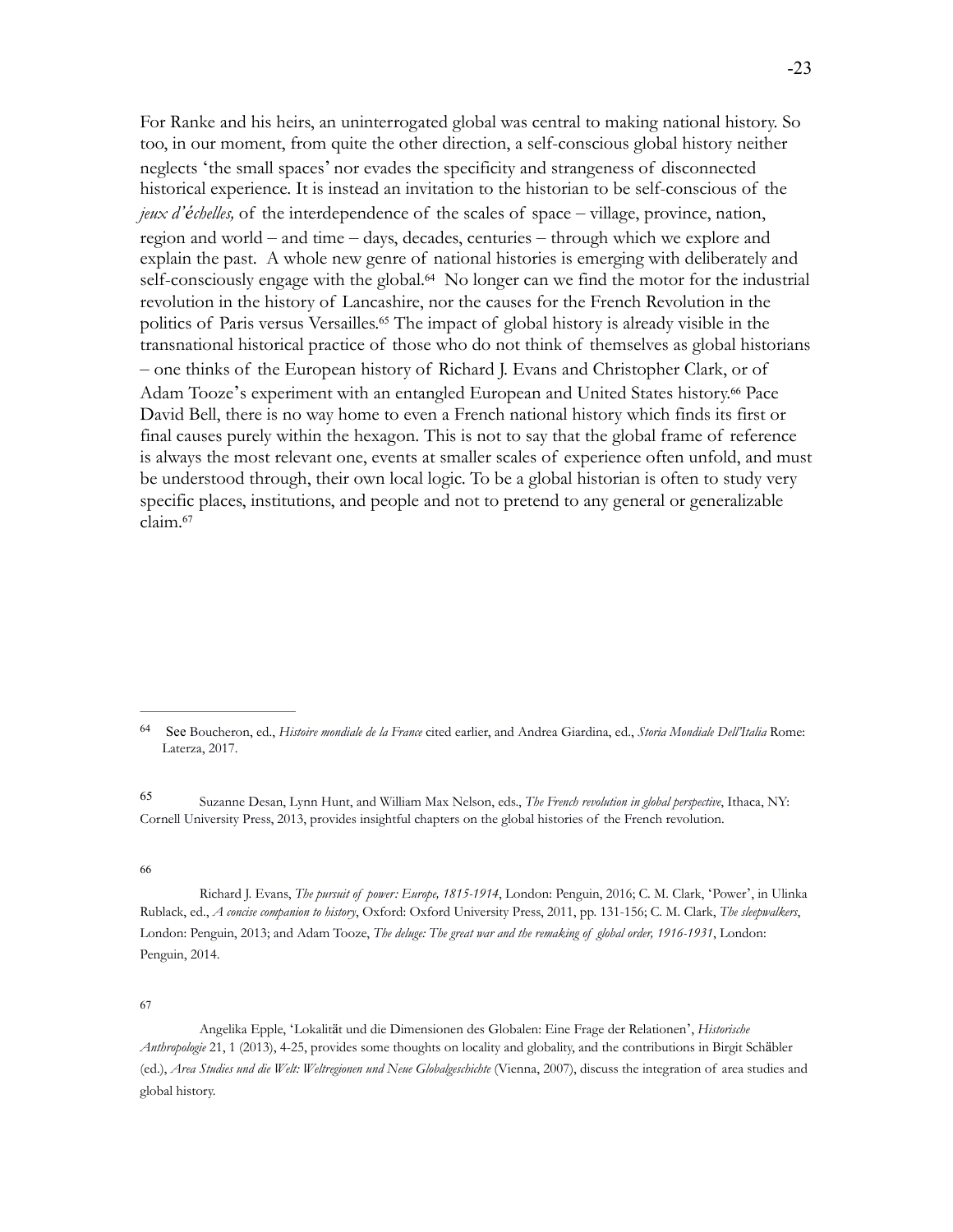The old universal historians – Chinese, Arab, or European – sought to tell the story of other human communities as the frame for the history of their own tribe. What distinguishes the enterprise of global historians in the twenty-first century is our attempt to map the human past from and for the view of humanity as a whole. This project is young and fragile. The critics of global history are not wholly wrong to imply that it is always at risk of become a new mask for imperial history, as hijacked by global elites it constructs new panoramas of centre and peripheries. There are good reasons, for example, why many African historians retain a measure of hostility to Atlantic history, seeing it as paying attention more to those Africans most entangled in offshore European and American history.<sup>68</sup> More generally, Euro-American history, particularly its anglophone variants, exerts a palpable drag on all attempts at extra-European history, both in its national, comparative and connective dimensions.

There are good reasons for this. To an overwhelming extent, the weights and measures which we bring to Asian, African, and Latin American history find their standards in north west European history.<sup>69</sup> Our attempts at reciprocal comparison are distorted by how much more the practitioners of global history know about the West.<sup>70</sup> The legacy of the ways in which the world was integrated after c. 1600, by and in response to European imperial and cultural power, is a cognitive eurocentrism embedded in our methods. To give two examples, consider how Marshall Hodgson's proposition of a Song dynasty 'industrial revolution', or Indian historiography's constitution of a 'medieval period' depend on an imported set of referents which inherently corrupt the enterprise of measurement, ultimately cashing all phenomena into European standards. Ideas of 'revolution', ideas of 'class', ideas of 'progress', even ideas of 'empire' are lenses which distort at the same time as they allow us to see. The challenge for twenty-first century global historians is to find new kinds of standards, in the physical sciences sense of the word – that is to say methods, value judgments, and, most importantly, concepts – in the historical experience and historical selfconsciousness of the tricontinent. We may even find our way to ways of telling stories about the past which do not assume that history is being made from or for a given geographical or conceptual centre.

 $\frac{70}{10}$  For one ingenious attempt see Gareth Austin, 'Reciprocal comparison and African History: Tackling conceptual eurocentrism in the study of Africa's economic past', *African Studies,*2007, *50(3),* pp. 1-28.

Megan Vaughan, 'Africa and Global History', in Berg, ed., *Writing the History of the Global*, p. 200. <sup>68</sup>

Jorge Cañizares-Esguerra has repeatedly insisted that the problem is not merely one of eurocentrism, but of a <sup>69</sup> distorted North Atlantic anglophone idea of global history, see for example Jorge Cañizares-Esguerra, 'On ignored global 'Scientific Revolutions', *Journal of Early Modern History*, 21, 2017, pp. 420-32, and Jorge Cañizares-Esguerra and Adrian Masters, The Radical Spanish Empire: Petitions and the Creation of the New World Harvard: Harvard University Press, 2018 forthcoming.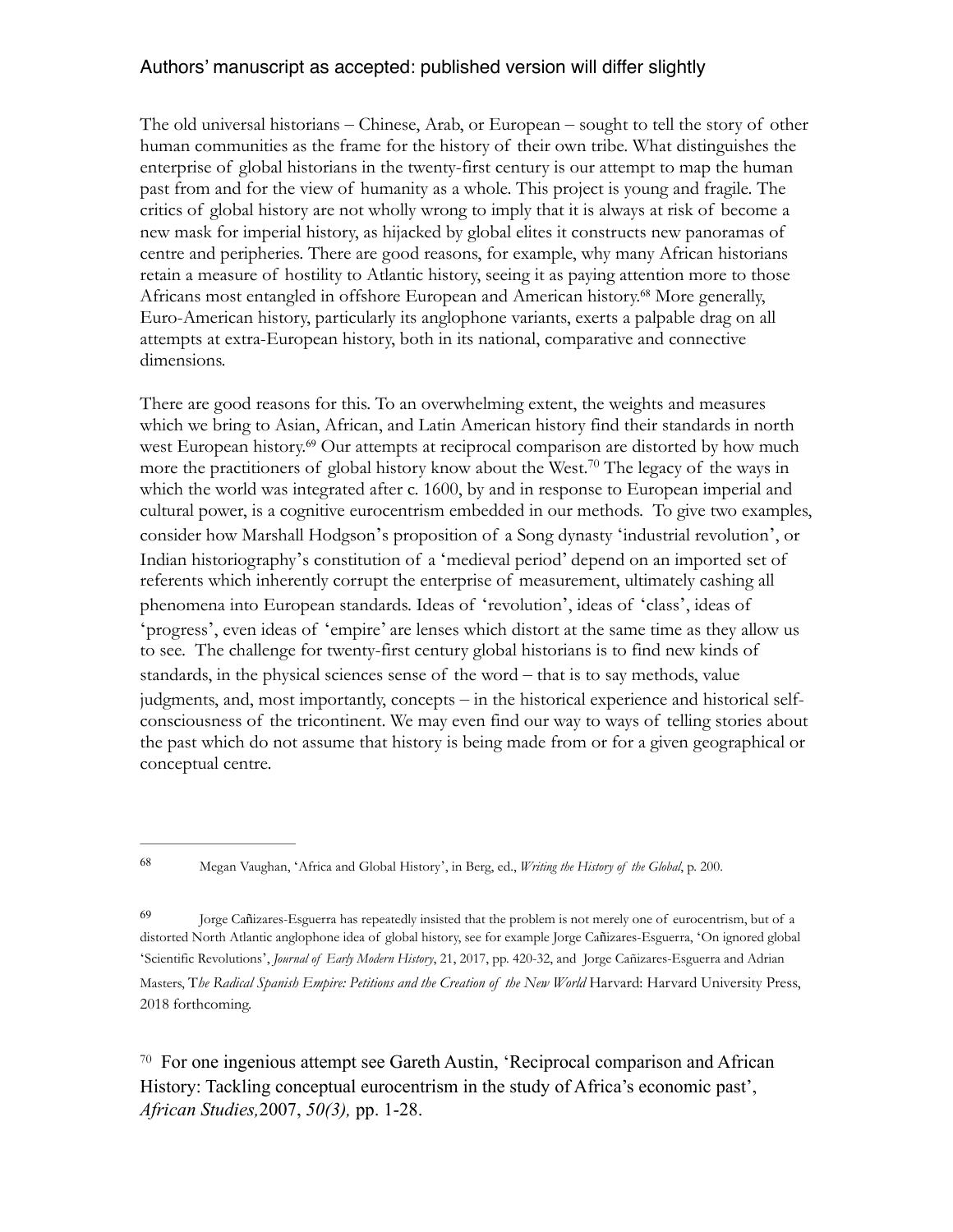Global history has many futures. It needs to (continue to) break out of the twentieth-century mode of collecting national histories, which has sometimes turned global history into an equivalent of the children's card game, 'Snap!'. Global history is not a federation of national and area studies history, as important and sovereign as these levels of analysis are. It is the product of engagements with the problem of the global based on inspired comparative and connective thinking and not just the accumulation of examples from different regions. Yet there are not only intellectual but also practical considerations which will help the field to develop further. What seems clear is that the enterprise of global will depend on collaboration. The edited volume and the work of translation are the natural media of global history.<sup>71</sup> But these volumes, like many conferences, will be dialogues of the deaf if we do not work actively against the idea that the business of history can or should be done in English, or that only that which is translated or translatable deserves our attention. If we are serious about global history, more training in languages, particularly non-western ones, is an obvious priority. This must be matched by an acceleration of the digitization of sources. We should prioritise this means of repatriation, via internet, of the archives of Latin American, African, and Asian history held by former colonial powers, to be complemented by the digitalization of archives outside of Europe and Northern America.<sup>72</sup>

 $71$  For an important attempt to bring into conversation Asian, African, Latin American and European global history initiatives see Sven Beckert and Dominic Sachsenmaier, eds., *Global History, Globally: Research and Practice Around the World* London: Bloomsbury, 2018 forthcoming.

The Global Labour History Network offers a model for such sharing of sources and research, see Global <sup>72</sup> Labour History Network, (accessed 12 November 2017). For a discussion of a model of a collective global research project see Elise van Nederveen Meerkerk, 'Covering the World: Textile Workers and Globalization, 1650–2000 Experiences and Results of a Collective Research Project', in: Marcel van der Linden (ed.), *Labour History Beyond Borders: Concepts and Explorations* Linz: ITH, 2010, pp. 111-138.